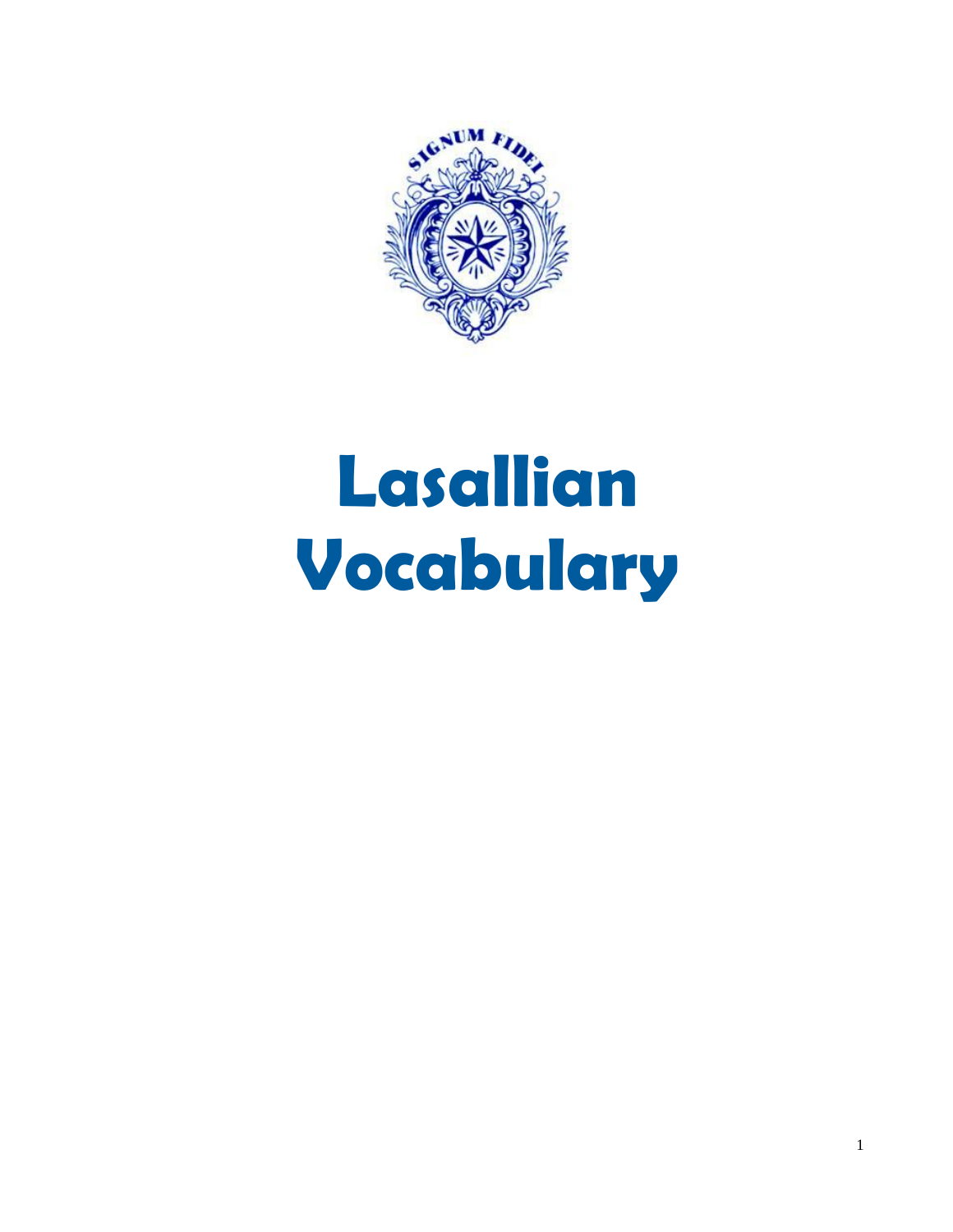# **1. The Founder**

#### **– SJBDLS:**

An acronym for Saint John Baptist de La Salle (1651 to 1719), a French priest, founder of the Brothers of the Christian Schools, a lay Institute dedicated to the "human and Christian education" of children and the young. The Brothers often refer to him as the "Founder."

The Church celebrates his feast day on April 9 (the date of his death in 1719), but the Institute tends to celebrate it on May 15 (the date on which the Holy See proclaimed him the "Universal Patron of Teachers" in 1950), or on a date close to that one (in schools).

#### **– Institute of the Brothers of the Christian Schools:**

A lay religious Institute of consecrated life, of pontifical right, founded by Saint John Baptist de La Salle in 1680, and dedicated to the teaching and integral formation of the young, preferentially the poor. Its members are called "Brothers" because they live in a religious community where fraternity is one of its fundamental traits. According to the Rule of 1987: *"The Brothers should be, at the same time, brothers among themselves, brothers of the adults they deal with and older brothers of the young people confided to their care."*

- Currently (December 31, 2011) there are about 4,600 Brothers who live in 740 communities and who carry out their mission in 1,055 schools throughout the world, attending to nearly 1,000,000 students of both sexes. Of this number of Brothers, about 1,700 are involved in educational or administrative tasks along with nearly 90,000 lay teachers, priests or other religious. They carry out their ministry in all kinds of school settings: primary schools, middle schools, secondary schools, and universities.

- The Institute is found in nearly 80 different countries. After France, the first country to have Lasallian schools was Italy, in 1702. Later on the Brothers went to Switzerland, Martinique and Belgium, and then to Africa in 1817 on the Island of Reunion. The Institute reached America in 1837 with a foundation in Canada. The first works in Asia and Oceania were opened in Malaysia and Australia in 1852 and 1906, respectively. Today the Institute is present in 18 countries in Europe, 22 in Africa, 22 in the Americas, 15 in Asia and 3 in Oceania.

#### **– FSC:**

Latin acronym for "Fratres Scholarum Christianarum" or Brothers of the Christian Schools. It was the name given by Saint John Baptist de La Salle – by agreement with the rest of the Brothers – to the newly-formed congregation in 1684. It is customary in ecclesial language to differentiate members of religious institutes or congregations by adding the acronym in Latin after the institutional name. It was adopted officially at the 37<sup>th</sup> General Chapter of 1946.

#### **– Brother:**

A lay religious male who follows the Lord's call and is consecrated totally to Him by religious vows to devote his life to the mission of educating children and young people. He is, therefore, a religious educator. He lives in community with other members of the Institute and all are committed to keep, "together and by association," Christian schools, especially for the service of the poor and to carry out the ministry entrusted to them wherever they may be sent. The FSC Institute was the first formed exclusively of laymen in the Church. Abbreviations used include "Br." or "Bro."

#### **– Lay person:**

In the Church, this term denotes all who do not belong to the clerical state. In turn, they can be lay religious or seculars.

#### **– Secular:**

A person who does not belong to a religious order or congregation or to the clerical state. It comes from the Latin word "saecularis" (relating to life, state, habit or the world).

#### **– Community (of Brothers):**

The basic unit of the FSC Institute. A community is led by the Brother Director, who is the canonical superior and he reports to the Brother Visitor. Traditionally, a community has been connected to one educational ministry but today more and more communities are connected to more than one educational ministry.

#### **– Lasallian**

An adjective that refers to Saint John Baptist de La Salle or to something having to do with him. This term began to be used in the 1950's.

#### **– Literary works of Saint John Baptist de La Salle:**

Collection of writings by Saint John Baptist de La Salle written throughout his life. There are 20 works that can be categorized into three types: ascetical, pedagogical and catechetical. The majority of them were published during the Founder's lifetime and were re-edited starting in 1956 in the *"Cahiers Lasalliens"*  collection using the photostatic technique. Complete collections have been published in French (in one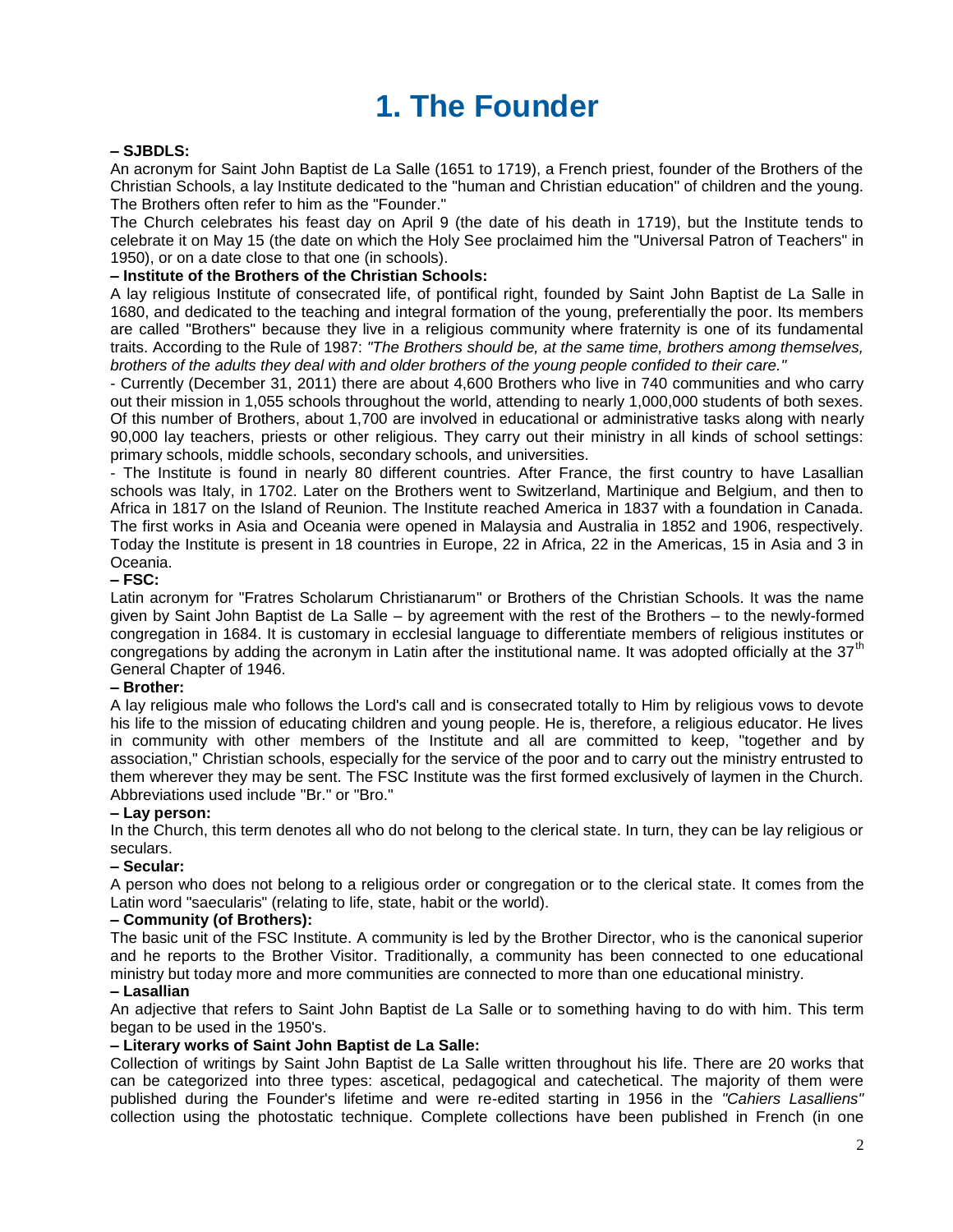volume) and Italian in 1993; Spanish in 2000 (in three volumes); English in 2002 and Portuguese in 2010.

#### **– Following are abbreviations for these works:**

- Ascetical works:
- RC: Common Rule
- RD: Guide for the Brother Director
- Col: Collection of Various Short Treatises
- D: Directories
- EMO: Explanation of the Method of Interior Prayer
- M: Meditations
- MD: Meditations for all the Sundays of the Year
- MF: Meditations for the Principal Feasts of the year
- MTR: Meditations for the Time of Retreat
- Let: The Letters of John Baptist de La Salle

- Other: other personal writings: (Testament, Memoir on the Origins, Memoir on the Habit, Heroic Vow, Formula of Vows, Personal Rules I have imposed on myself)

- Pedagogical works:
- Con: The Conduct of the Christian Schools
- Rules: The Rules of Christian Decorum and Civility
- Catechetical works:
- DC: The Duties of a Christian to God

#### **– Educational Works of Saint John Baptist de La Salle:**

Throughout his life SJBDLS set up various types of schools. The most common ones were gratuitous primary schools established in many towns and cities but he also devised Sunday schools (for young workers), industrial schools (such as textile workshops), a boarding school (for nobles), re-education centers (and even prison schools, for delinquents...) as well as a seminary for teachers for lay teacher training (this was a precursor to teacher training schools) and houses of formation for the Brothers (novitiate).

#### **– Normal School:**

Teacher training. SJBDLS is considered the creator of this type of school given the fact that three times he attempted to open a "Seminary for Teachers" that would serve for the training of lay teachers that could later work in villages that were too small to support a community of Brothers (which were made up of at least three persons). The three attempts, in 1685, 1699 and 1707, failed for various reasons but they were the seed of what would later be called "Normal Schools."

#### **– The "Conduct of Schools":**

De La Salle's pedagogical work which is the essential pillar of the Lasallian enterprise. It was the result of several years of teaching practices coming from the Founder and the first Brothers. The first known manuscript dates from 1706, although the first print edition is from 1720. For three centuries this work has served as the point of reference to assess the educational and teaching activity of the Brothers; the proof of its worth lies in the successive editions it has undergone, and not only on the part of Lasallians.

#### **– Lasallian Charism:**

Charism is a gift that the Holy Spirit gives to a person to help him or her contribute to the service or mission of a community. It is the foundational spirit of the Lasallian Family that the Spirit of God granted to the Church through the person of SJBDLS. In his time the idea of "charism" did not exist nor did the notion of "Lasallian," but today the "Lasallian charism" is spoken of as the connecting axis of Lasallian identity in that it "imprints" its own proper style, with special sensitivity to the educational needs of children and young people, with preference for the poor and it is lived out in community.

The charism is made explicit in three ways: the spirit of faith, ardent zeal and the spirit of community.

#### **– The Spirit of the Institute"**

This is the fleshing out of the spirituality of a specific charism. In the case of the FSC Institute, according to SJBDLS, it is composed of faith and zeal. It has come to be the principal trait that defines Brothers and differentiates them from other religious.

#### **– The Spirit of Faith:**

Along with the spirit of zeal, this is one of the characteristics that, according to SJBDLS, defines the spirituality proper to the members of the FSC Institute. According to SJBDLS, *"this spirit moves the Brothers*  to look upon nothing except with the eyes of faith, to do nothing except with God's gaze and to attribute all to *God."* Its [faith] acquisition, says the Founder, is essential for new members and its growth is a duty for everyone else. To obtain it, the *"Brothers are continually nourished by the Word of God, their 'first and principal Rule,' they grow in the spirit of prayer and in attention to the presence of God."*

#### **– The Spirit of Zeal:**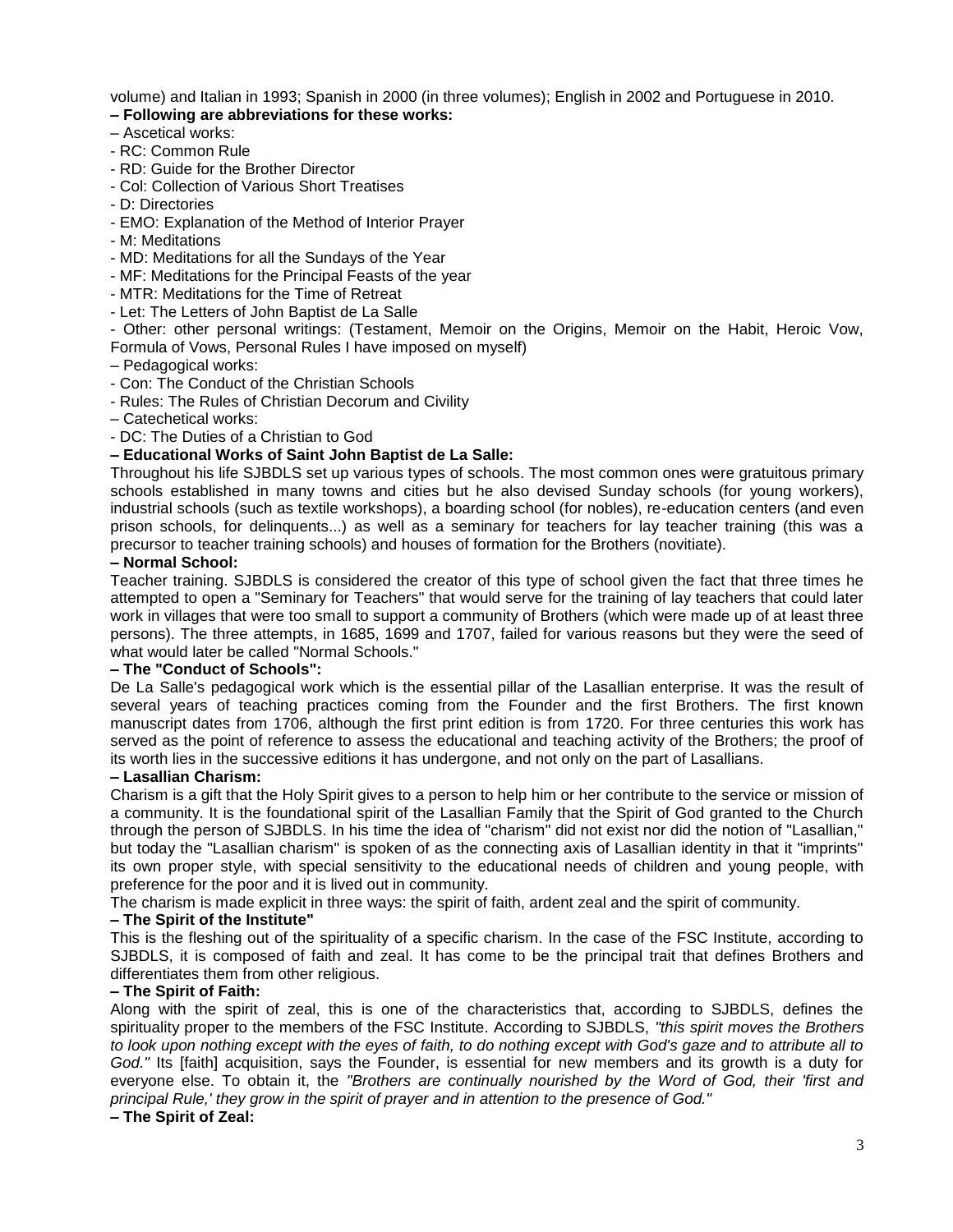Along with the spirit of faith, this is one of the characteristics that, according to SJBDLS, defines the spirituality proper to the members of the FSC Institute. Here zeal is understood as the care and interest that the Brother puts into his educational task. According to the current Rule, *"the spirit of faith is made visible by the ardent zeal of those to whom it is entrusted. This zeal, encouraged by the Holy Spirit, inspires their prayer and all their actions in the educational ministry."*

#### **– Mission:**

In Lasallian terminology, this is the work of the "human and Christian education of the young, especially the poor," which is shared by Brothers and lay partners, principally by means of formal and non-formal education. For SJBDLS, this mission constituted a "true ministry in the Church" (MTR 199.1.

#### **– Ministry:**

This is the carrying out of the mission of the Church, according to a charism recognized by the Church. Ministry is the way of carrying out the mission. Lasallian ministry is a particular way of living and carrying out the educational mission (whose center is evangelization and the educational service of the poor), inspired by the Lasallian charism.

#### **– Habit:**

A cassock proper to ecclesiastics, normally composed of a soutane and a mantle. In the Institute, and from the time of SJBDLS and the brothers "they wear the habit that is proper to them as a sign of their consecration and as a witness to poverty," according to the Rule. The habit of the Brothers was adopted in 1684 and it consisted of a black soutane, without buttons, closed by clasps (hook and eye) down to the waist and extending to within about 6  $\frac{1}{2}$  inches from the floor. Along with that, there was a white collar or bib ("rabat"), a cape or mantle with long sleeves that "floated" as they walked in the street (such as those used by the farmers in the Champagne Region), attached to the collar with one eye hook, a skullcap and a tri-corn hat which ceased to be used in the middle of the 20<sup>th</sup> century.

Beginning with Vatican II and the 39<sup>th</sup> General Chapter of 1966-1967, the norms for its use were modified, according to local conditions and customs: in some countries the Brothers continue to wear it and in others its use is optional.

- Around 1689-160-, SJBDLS wrote a brief document entitle *"Memoir on the Habit,"* in which he defined the habit proper to the Brothers as opposed to what clerics wore. This document is th first known summary of the Brother's identity and of the Community of the Christian Schools.

#### **– Rabat:**

A two-piece white collar that is part of the FSC habit. In French it is called "rabat." In the time of SJBDLS it was commonly worn by ecclesiastics and by many other people, including the laity (lawyers, for example).

#### **– The Signal:**

A wooden instrument that was used in Lasallian classes to maintain order. It was made of two wooden wands, one thick and one thin. The thinner piece was connected to the other one by catgut and it struck against the thicker piece, producing an unusually sharp, loud sound. In the *"Conduct of Schools"* it was recommended that the teacher speak only when absolutely necessary and this instrument was used to call on another student or to give directions in terms of writing, lessons, catechism, prayers, meals or punishments. The first thing a student needed to learn upon entering the school was the language of the Signal.

#### **– Coutumier:**

A French word that came to mean "book of customs." It was a document that used to exist in each community and it dealt with customs and traditions proper to each place, the local regulations.

#### **– The Relics of SJBDLS:**

The mortal remains of SJBDLS rest in a reliquary in the Generalate. Since his death in 1719, his remains have been in various places: first, they were in the chapel of Saint Susanna in the parish of Saint Severo (Ruan). In 1734 they were moved to the chapel in Saint Yon, in the name of the same city until it closed in 1792. They then went to various Brothers' houses, in Ruan, until June 1906 when they were brought to Lembecq-lez-Hall in Belgium. Finally, they were moved to the Generalate in Rome on January 26, 1937 where they are currently venerated.

#### **– "Universal Patron of Teachers":**

This title was given to SJBDLS on May 15, 1950 by Pope Pius XII in the Pontifical Brief "Quod ait," in which he is named the Patron and Protector of all Christian teachers.

#### **– "Apostles of the Catechism":**

This titles was given to the FSC Institute on July 11, 1907 in a pontifical brief by Pope Saint Pius X in which he encouraged the Brothers in "their principal role."

#### **– Patron of the Institute:**

From its foundation, SJBDLS wanted the FSC Institute to be under the protection of Saint Joseph and he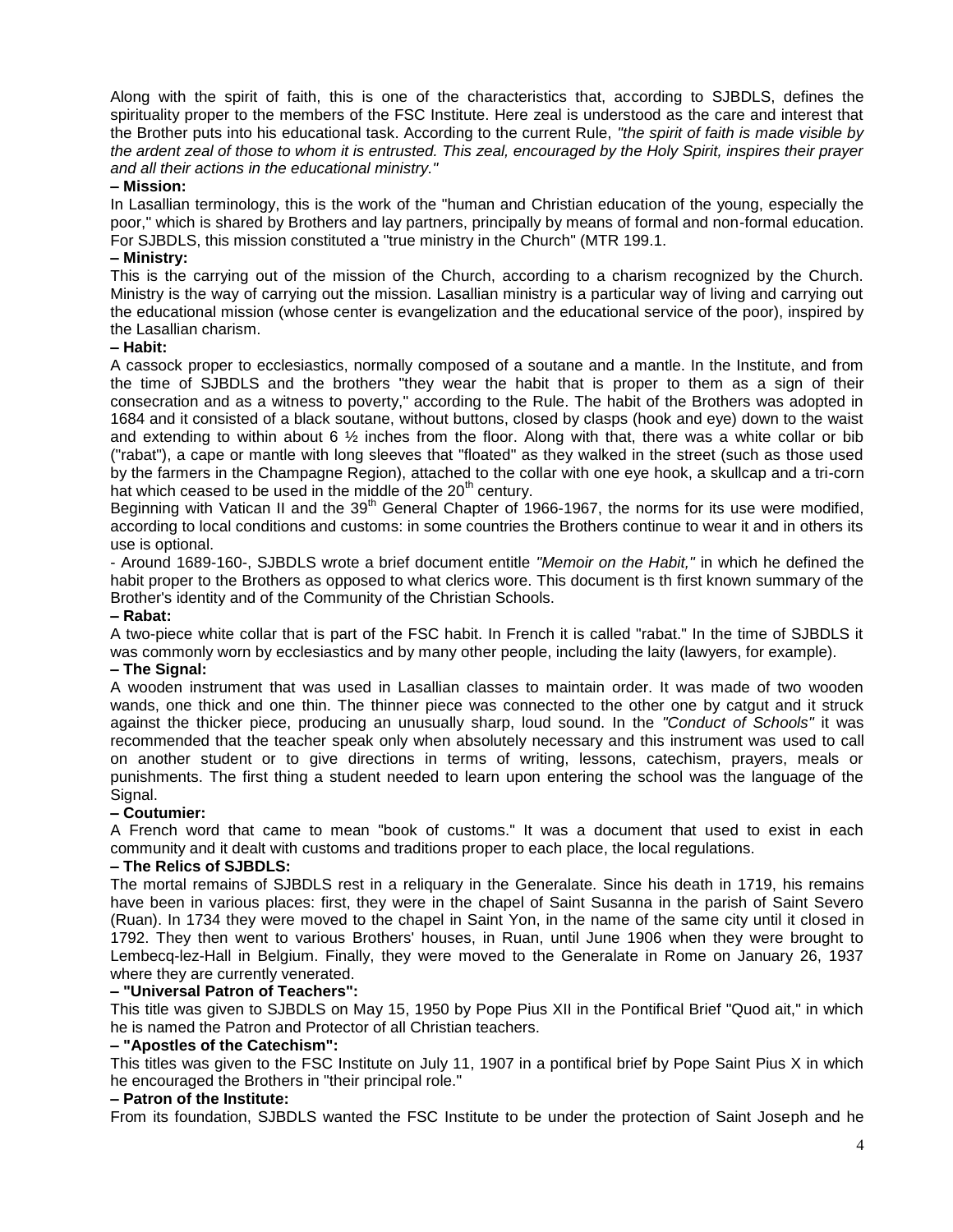stated this in his testament so that *"the Brothers find in him a model for their life [...] as they respond, in trust and in faith, to the fidelity of God for his people, and they cooperate with Mary in the saving work of Jesus,"*  according to the Rule.

#### **– Letters Patent:**

The name of the civil document by which, in the 18<sup>th</sup> century, France juridically recognized the existence of a religious congregation. This contract was the step prior to ecclesial approval. The second successor to SJBDLS, Brother Timothy, was the one who received this recognition in 1724.

#### **– Bull:**

A pontifical document, issued by the Holy See, relating to a matter of faith or to the concession of a privilege or administrative issue. In the Lasallian case, and although normally religious congregations are not approved by a Bull, it is the document used by Pope Benedict XIII to approve the FSC Institute on January 26, 1725. Said Bull begins with the Latin words *"In apostolicae dignitatis solio."*

#### **– Rules and Constitutions:**

The Rule of life for the FSC Institute. The Rule is the most vital and defining document of a religious congregation, and it must be approved by the Holy See. The first Rule was composed by SJBDLS – with contributions by the Brothers – in 1705 and updated in 1715 (but there was a manuscript edition in existence since 1694). With canonical approval granted to the Institute in 1725, some points were changed but it remained more or less intact until the middle of the 20<sup>th</sup> century. With the renewal promoted by the Second Vatican Council (1965) it was almost entirely reformulated and after existing in "ad experimentum" form for almost 20 years, it was definitively approved by the Holy See on January 26, 1987.

- The current Rule has 149 articles and statutes, divided in two parts ("The Vocation of the Brother" and "The Government of the Institute") plus a conclusion, and there are 10 Chapters. Modification of the Rule is up to a General Chapter, and it must then be submitted to the Holy See for definitive approval. It is normative for all Brothers and, as it says, it is "the faithful expression of the charism of De La Salle." It is abbreviated "R."

#### **– Declaration:**

*"The Brother of the Christian Schools in the World Today: A Declaration."* This document was drawn up by the 39<sup>th</sup> General Chapter (1966 - 1967) in which the Brother's identity and his new role in the modern world were defined. It was a very clarifying text in the years following the renewal promoted by the Second Vatican Council and even today it is very current. It consists of 53 numbers, divided into an introduction, eight chapters (in three parts) and a conclusion. It is abbreviated "D."

#### **– Parmenie:**

A small village in the Alps, near the town of Grenoble, in the southeastern part of France, where SJBDLS was in 1713-1714, recovering from an illness. There he met Sister Louise who helped him to discern his future as regards the ministry he had created. Although his stay there was brief, among Lasallians it has come to be the place of the "dark night" where the Founder was in crisis. Currently there is a farm there which has been the property of the Brothers since 1964 and a retreat house is located there.

# **2. The Government of the Institute**

#### **– Generalate:**

This is the Central House (Mother House) of the Institute which has been located in Rome since 1936. This is the home of the Superior General, his Council and the General Services of the Institute. It is also where CIL (Lasallian International Center) is located. Institute General Chapters are held here.

- Throughout history, the Generalate has been located in different places: Rheims (1680), Paris (1688), Ruan (1705), Paris (1771), Melun (1780), Rome (1792), Paris (1821), and Lembecq-lez-Hal (in Belgium) from 1905 until 1936. In 1920 it was decided to move the Generalate to Rome in order to be closer to the Holy See, at Via Aurelia, 476, its current location.

#### **– Brother Superior General:**

He is the highest authority of the FSC Institute. He exercises his authority according to the norms of Canon Law and Institute legislation. He is elected by the General Chapter. His mandate was for life until that was changed by the General Chapter of 1966-1967. From 1966 until 1986 his mandate was for 10 years. Currently, the Superior General's mandate is for 7 years and he can be re-elected.

Since the time of SJBDLS there have been 23 Superior Generals and 3 Vicar Generals who took over from the Superior General. All were French except five: there was one Belgian (Brother Denis), two North Americans (Brothers Charles Henry and John Johnston), one Spaniard (Brother José Pablo Basterrechea),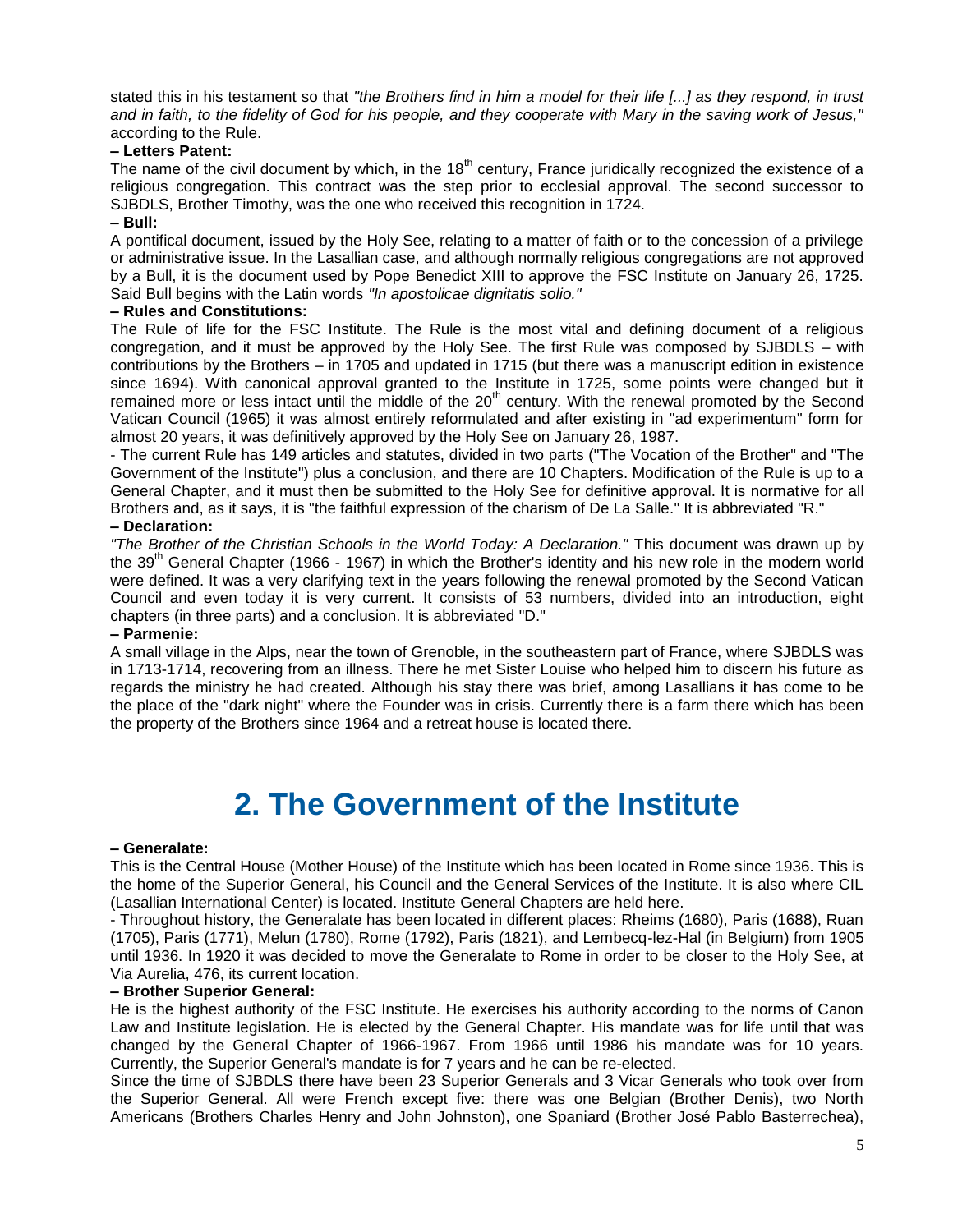and one Costa Rican (Brother Álvaro Rodríguez). (cf. Annex 1).

#### **– Brother Vicar General:**

This Brother is elected by the General Chapter to take the place of the Superior General in his absence or in the event of his death until the next General Chapter. In the history of the Institute, on three occasions (1795, 1940 and 1952) a Brother Vicar had to substitute for Brother Superior. Before the official creation of his post at the 37<sup>th</sup> General Chapter (1946), they were appointed by the Holy See and would serve until the next General Chapter.

#### **– Brother General Councillor:**

He is elected by the General Chapter and his mission is to collaborate with Brother Superior General in the central governance of the Institute. Each Councillor is usually in charge of a geographic area and/or a specific task. Previously this position was known as Brother Assistant.

#### **– Brother Assistant:**

This name was in use until 1976 and it referred to the Brothers who were part of the "Regime" or General Council of the FSC Institute.

#### **– General Council:**

This is the community of Brothers entrusted with the central governance of the Institute. It is headed by Brother Superior General and is currently made up of nine other Brothers in addition to the Superior, one of whom is the Vicar General. Since 2007, half of the them reside permanently in Rome and the rest live in their respective Regions. Previously this group was known s the "Regime."

#### **– Regime:**

This name was used to describe the General Council until 1976.

#### **– Brother Visitor General:**

This is the title of the Brother who, in the past, would visit and inspect FSC houses of formation. This title disappeared at the  $39<sup>th</sup>$  General Chapter (1966 - 1967).

#### **– General Services:**

In accordance with the recommendations of the  $44<sup>th</sup>$  General Chapter, the Secretariats and Services have as their purpose to aid the Brother Superior and his Council in the governance and leadership of the Institute. There are four central Secretariats and two Services. Each of them has an International Council made up of Brothers and lay persons from the various Regions (Circular 456).

**Secretariats:** Being Brothers Today, Lasallian Family and Association, Lasallian Educational Mission and Solidarity and Development.

**Services:** Communications and Lasallian Research and Resources.

In addition, within the Generalate there are other services such as translation, the office of personnel and statistics, the business office, the central archives, the library, documentation.

#### **– Brother Secretary General:**

This Brother is in charge of administrative aspects of the Institute. He is a member by right of the General Chapter and he acts as its secretary.

#### **– Brother Postulator General:**

He is the Brother whose primary responsibility is to follow the causes of beatification and canonization of those considered to be "Servants of God."

#### **– Brother Procurator General:**

This Brother is concerned with the relationship between the FSC Institute and the Holy See.

#### **– Brother Bursar General:**

This Brother is concerned with the Fiscal Administration of the FSC Institute.

#### **– Lasallian Studies:**

A group of experts in Lasallian issues from all over the world who work at the Generalate to publish studies on SJBDLS and his charism. Among other publications is a collection of essays of the same name.

#### **– General Chapter:**

This assembly of Brothers has the ultimate authority in the FSC Institute. It is held every seven years to study the running of the Institute and draw up lines of work for the next period. Its delegates, freely chosen from among the Brothers, elect the Brother Superior General and his Council.

Until 1946 this group was convoked whenever the Superior General thought it necessary or in case of his death. From 1946 until 1986 a Chapter was held every 10 years. The Chapter of 1986 decided that it would take place every seven years. It is held at the Generalate and it is convokes two years before it is held. The last General Chapter was the 44<sup>th</sup> and it took place in 2007.

#### **– Chapter member:**

A Brother or lay person who participates in a General or District Chapter.

#### **– Intercapitular Assembly:**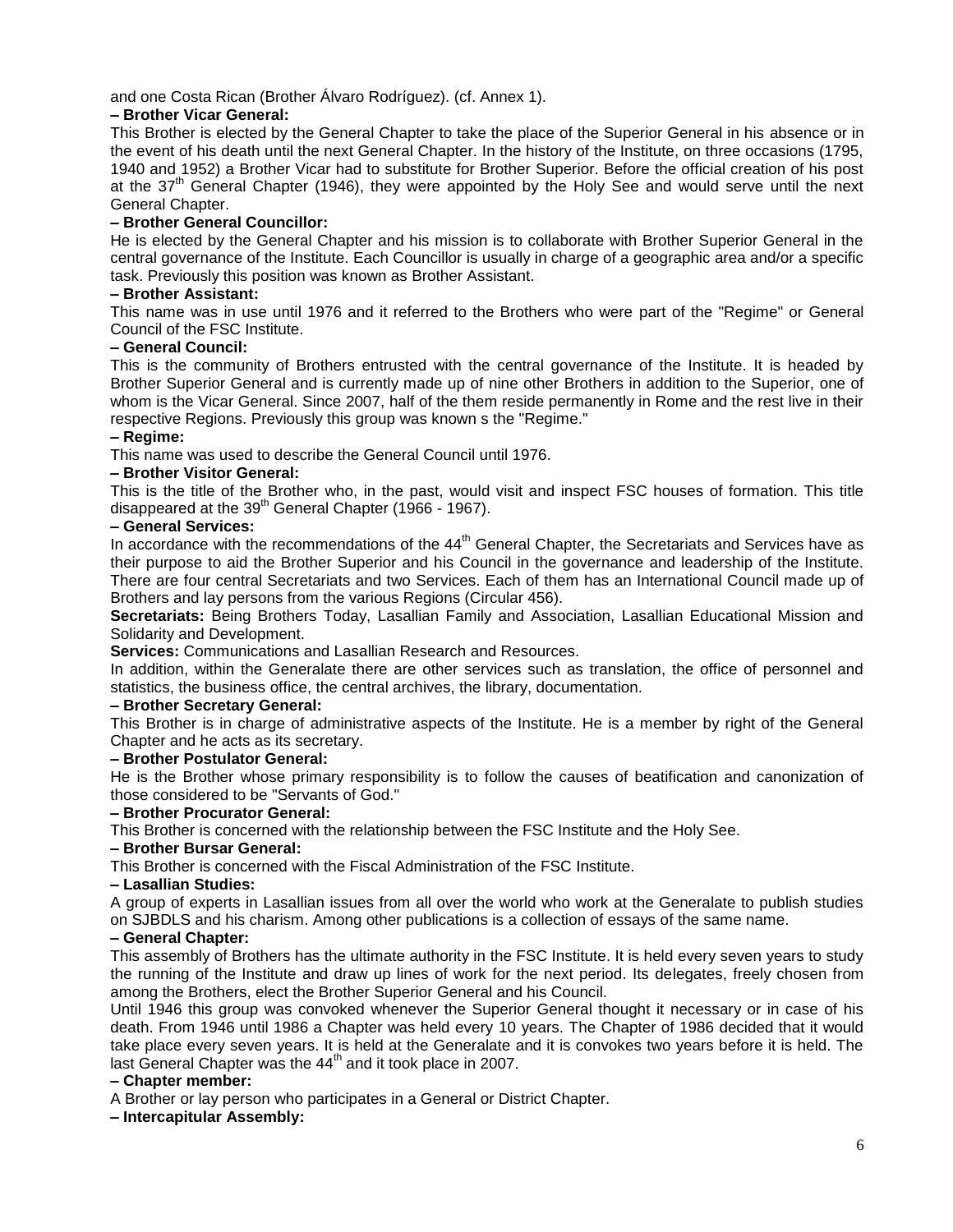This meeting is held between two General Chapters (held every seven years) and it is held at the Generalate, convoked by Brother Superior and his Council. All Brother Visitors, Regional Coordinators, Presidents of Delegations and those in charge of Institute General Services participate in it. It is not a normative body. Its objective is to evaluate how the decisions taken by the most recent General Chapter have been put into practice and it studies the life of the Institute on all levels. Up to the present time these sessions were held in 1961, 1971, 1981, 2004 and 2011.

#### **– International Assembly for the Mission:**

This is an assembly made up of Brothers and lay persons, convoked by Brother Superior, to deal with topics about the Lasallian Mission. It is a place of encounter on the world level between Brothers and lay partners to propose responses to the new needs of the mission, to share experiences on association and to present some action plans to the following General Chapter. The first meeting of this kind was held in Rome in 2006 and the second one is scheduled to be held in 2013.Two-thirds of the participants are lay persons.

#### **– MEL:**

An acronym for the "Lasallian Educational Mission." This concept was coined at the 43<sup>rd</sup> General Chapter (2000) to designate all those educational and pastoral activities that make up the Lasallian Mission.

#### **– Special Years:**

Exceptionally, a General Chapter may suggest to the General Council to have a year devoted to a particular theme: 1950 - 1951 was the "Lasallian Year," 1958 was the "Year of Poverty," 1980 was the year of the Lasallian tercentenary, 1995 was the "Year of Prayer," and 2002 was the "Year of the Rights of the Child."

### **3. Organization of the Institute**

#### **– District:**

This is a territorial division into which the FSC Institute is divided. It is equivalent to what other religious congregations call a "Province." Although at one time there were nearly 100 Districts throughout the world, over time they have regrouped and currently there are 36. The Brother Visitor is at the head of the District and he reports directly to Brother Superior General. Districts in the same area are grouped together in a larger entity, called a Region, but, unlike Districts, Regions have no canonical authority.

#### **– Sub-District:**

This territory belongs to a District but for practical reasons (for example, located in a different country) it is organized autonomously. A Brother Auxiliary Visitor is in charge of a Sub-District. Currently, there are none in the Institute.

#### **– Delegation:**

This is a territory that is smaller than a District and due to special circumstances, it is under the direct supervision of the Superior General by means of a Delegate who acts as the canonical superior. There is also a Brother President of the Delegation who is the onsite person in charge of resolving current issues. Currently in the FSC Institute there are only two Delegations (India and Rwanda).

#### **– Sector:**

This is a territory that is within a District that is made up of various communities and ministries with special peculiarities due to language, history or socio-cultural traits that are normally connected to geographical limits. Although it is recognized within the Rule (125b) it is only in recent years that it has been used as an area within a very large District (for example, ARLEP) or as different geographical units (for example, Malta is a Sector of the District of Great Britain and Hong Kong, Japan, Malaysia, Myanmar, the Philippines, Singapore and Thailand are Sectors of the District of LEAD).

#### **– Region:**

An entity into which Districts of the world are grouped. It is not a structure of government, but a means of collaboration and coordination between District of the Institute with the same origin, culture, language or geographical affinity that decide to join together. In the past these were known as "Assistancies" and the Brother Assistant was in charge. Currently there are 5 Regions (RELEM, RELAF, RELAL, PARC, and RELAN since in 2006 the five that had been in Europe (ARLEP, France, Italy, REBIM, and RELEC) merged into one (REL) and in 2007 the Middle East joined REL thus becoming RELEM. In 2012 USA-Toronto and Canada merged to form RELAN. Each Region is headed by a Brother Regional who, according to the specific case, may or may not have certain effective competency over the Region.

#### **– Brother Regional:**

This is the colloquial way to refer to the Brother General Councillor for the Region (the official name). Up until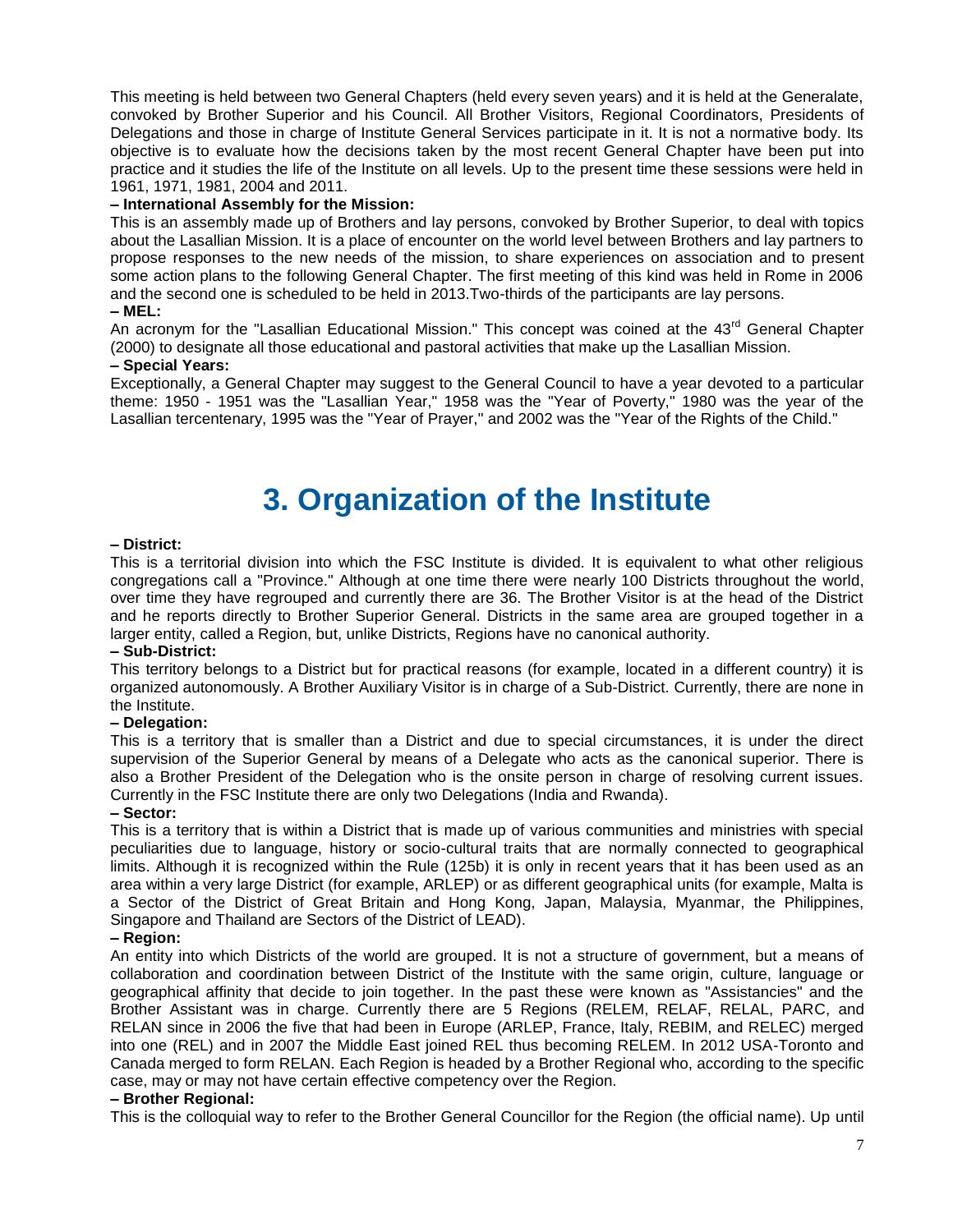the 44<sup>th</sup> General Chapter, according to the Region, this person could have full powers (like a Brother Visitor) or he could have a basic administrative role.

#### **– RELEM:**

The acronym stands for "Lasallian Region of Europe and the Mediterranean." It was created on May 8, 2007 as the Middle East joined REL. It includes the Districts of ARLEP, North Belgium, South Belgium, Central Europe, France, Great Britain, Ireland, Italy, Poland and the Middle East. This Region is headed by Brother Jacques D'Huiteau, a General Councillor from France.

#### **– RELAF:**

The acronym for "Lasallian African-Madagascan Region" which includes the Districts of Antananarivo, West Africa, Congo-Kinshasa, Douala, the Gulf of Benin, Lwanga and Rwanda. This Region is headed by Brother Gabriel Somé, General Councillor.

#### **– PARC:**

The acronym for "Pacific Asian Regional Conference." This Lasallian Region includes the Districts of Australia-New Zealand-Pakistan-Papua New Guinea, Colombo, India, LEAD (Lasallian East Asia District) and Vietnam. This Region is headed by Brother David Hawke, General Councillor.

#### **– RELAL:**

The acronym for "Lasallian Latin-American Region" which includes the Districts of Antilles-South Mexico, Argentina-Paraguay, Bogota, Bolivia, Brazil-Chile, Central America-Panama, Equador, Medellin, North Mexico, Peru and Venezuela. This Region is headed by Brother Edgar Nicodem, General Councillor. **– RELAN:**

#### The acronym for "Lasallian Region of North America" which includes the Districts of the United States and Canada: French-speaking Canada, Eastern North America (DENA), Midwest, New Orleans-Santa Fe, and San Francisco. This Region is headed by Brother Robert Schieler, General Councillor.

# **4. Organization of the District**

#### **– Brother Visitor:**

The Brother Visitor is the canonical superior of a religious Province or District. According to the Rule, he is the guarantor of the unity and vitality of his District, the one in charge and its leader. He is appointed by Brother Superior General, normally for a mandate of four (or three) years, with the possibility of reappointment. In general, the Brothers of a District vote two times (the first is a straw vote and the second vote is sent uncounted to Rome) from which a short list is generated and the Brother Superior makes the appointment of the Brother Visitor.

#### **– Provincialate:**

This is where the Brother Visitor and his District team work. Sometimes a provincial residence is also attached to the Provincialate which serves as the community house.

#### **– District Chapter:**

This is an assembly of Brothers with pastoral ministry and administrative character which constitutes the maximum authority of a District. It is convoked every three or four years to study the running of the District and to draw up lines of work for the period until the next District Chapter. Its members may be by right (Brother Visitor, Brother Auxiliary Visitor and the members of the District Council), or they may be elected (from among the Brothers), or appointed/invited by the Brother Visitor. It must be convoked after the appointment of the Brother Visitor and the holding of a General Chapter.

#### **– MEL Assembly or Mission Assembly:**

This is an Assembly that is the greatest expression of participation and representation of Brothers and lay partners for discussion and adoption of common objectives and lines of action for the District regarding the mission of educational institutions of the District. Its members may be by right (Brother Visitor, Brother Auxiliary Visitor and the members of the District Council), or they may be elected (from among the Brothers and lay partners), or appointed/invited by the Brother Visitor. It is normally held after a District Chapter and it is convoked by the Brother Visitor.

#### **– District Council:**

This is a normative and collegial government organ of the District and its functions are, according to the Rule, to promote the unity of the District and to assist the Brother Visitor in the carrying out of his duties: to draw up projects with regard to the running of the District and to study problems that are raised. In order for certain acts to be valid, the Brother Visitor must obtain the consent or the opinion of the Council. The District Chapter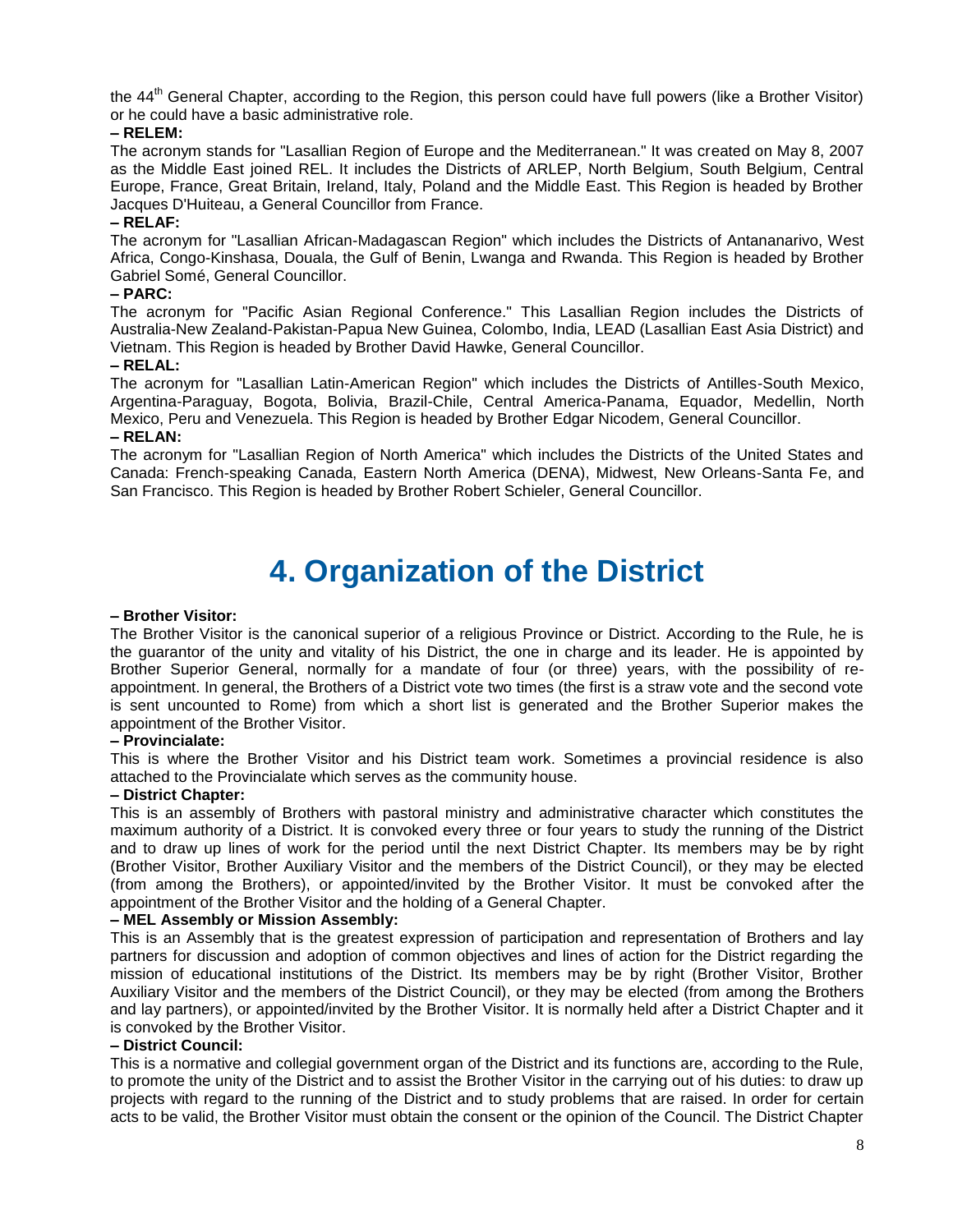is elected according to the norms established by the District Chapter and the Brother Visitor and Brother Visitor are members of the District Council by right. The District Council is headed by the Brother Visitor and must meet at least once per quarter.

#### **– Mission Council:**

This Council assists the Brother Visitor to carry out the decisions made by the Mission Assembly at the District level. Brother Visitor and Brother Auxiliary Visitor are members by right. It is headed by the Brother Visitor and normally meets on a quarterly basis.

#### **– District Commissions:**

Within a District, these are commissions that meet to carry out decisions made by the District Chapter, to study some topic or to advise someone in charge of a particular area. Its members, Brothers and/or lay persons, are appointed by the Brother Visitor.

#### **– District Statutes:**

An administrative document, approved by the District Chapter and the Brother Superior General, in which norms and criteria are established for those who run the District.

#### **– Brother Director of Community:**

The Brother Director is the canonical superior of a community. According to the Rule, *"he is at the service of*  his Brothers to help them progress spiritually and to carry out their personal and community vocation." He is in charge of the community and its unity and he administers the goods of the community and sees to the good running of common services. In addition, he acts as a link between the local community and the District. He is appointed by the Brother Visitor.

#### **– School CEO/Principal/Headmaster:**

This person is the ordinary representative of an educational institution who is responsible for seeing that the Lasallian Educational Mission is carried out within the school.

#### **– Brother Sub-Director:**

This person assists, advises, and, if necessary, takes the place of a Community Director.

#### **– District Bursar:**

The District Bursar is an Administrator who, acting under the authority of the Brother Visitor, administers the goods of a District or Sector. This person is assisted by an Finance Commission. A local community may also have a Bursar.

#### **– Community Council:**

In a relative numerous community, a group of Brothers may advise the Brother Director at his request regarding specific issues.

#### **– Community Annual Program (CAP):**

A document draws up annually by each Community to spell out how it intends to live the Rule. It must be approved by the Brother Visitor. This came into common use after the  $40<sup>th</sup>$  General Chapter (1976).

#### **– Personal Annual Program (PAP):**

This annual document is drawn up by each Brother to make explicit those aspects he wishes to work on as regards his concrete situation in life. This came into common use after the 41<sup>st</sup> General Chapter (1986).

# **5.- The Lasallian Charism**

#### **-- De La Salle Guadalupana Sisters:**

A religious institute of women founded in 1946 in Mexico by the French Brother Jean Fromental, based on the charism of SJBS and placed under the patronage of Our Lady of Guadalupe, patron of Mexico and Latin America. It is a religious institute of pontifical right approved by Pope Paul VI. Currently it is made up of some 240 Sisters in Mexico, Colombia, Brazil, Peru, Ecuador, Bolivia, USA, Italy, Madagascar and the Philippines. It was recognised by the 43rd General Chapter (2000) as Associated in the Educational Mission (www.hgs.org.mx).

#### **-- De La Salle Sisters of Vietnam:**

A religious institute of women founded in 1966 in Vietnam by Brother Bernard Le-Van-Tam, based on the charism of SJBS. It is an institute of diocesan right approved in 2002, and it is currently composed of some 60 Sisters in Australia, the Philippines, Thailand, USA and Vietnam. It was recognised by the 43rd General Chapter (2000) as Associated in the Educational Mission

#### (www.thelasallesisters.org).

**-- Union of Catechists Jesus Crucified and Mary Immaculate:**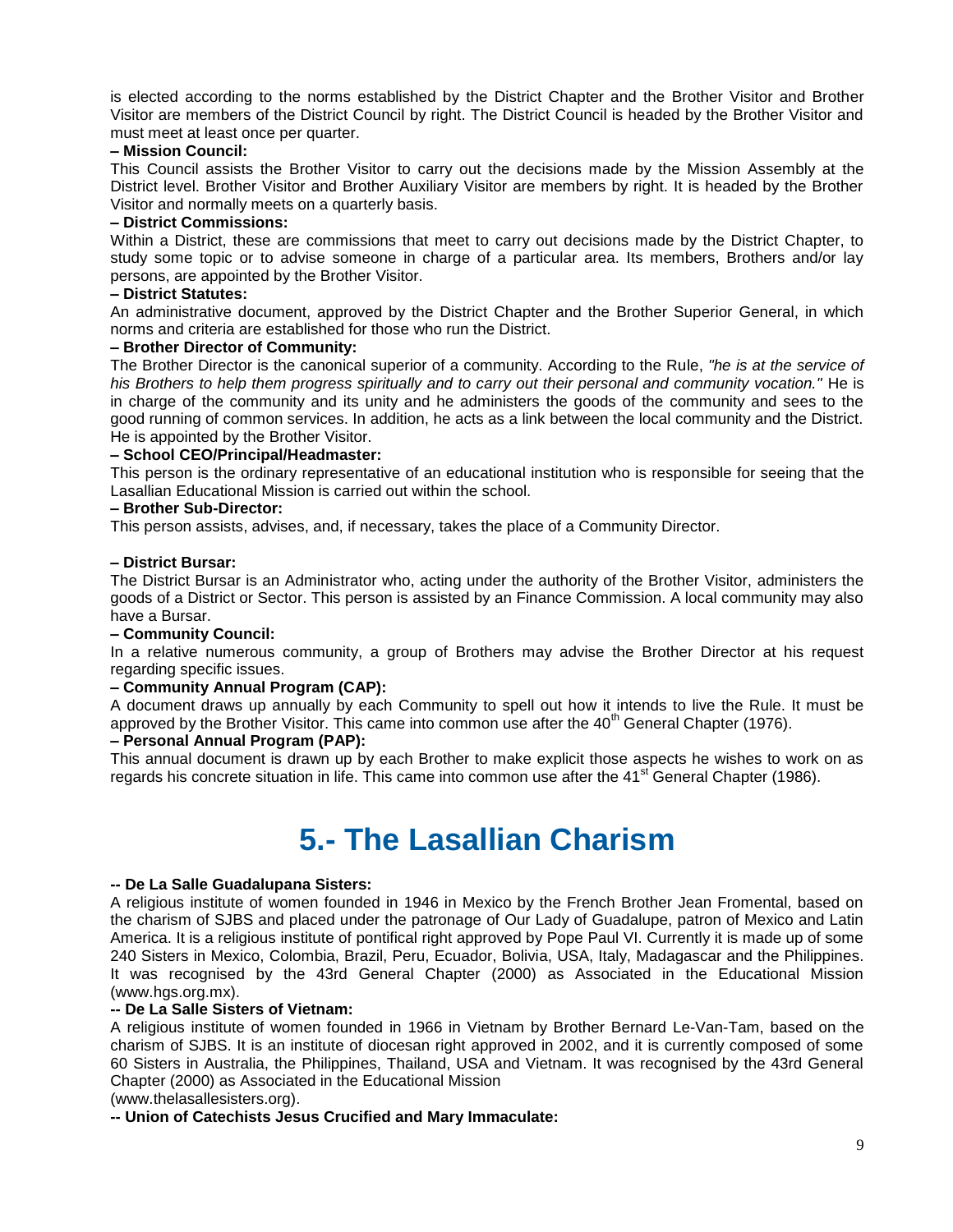This is a canonical Association of the Faithful with a mission of catechising in schools and in parishes, based on a spirituality inspired by devotion to Christ Crucified and Risen. It was founded in Italy by Brother Teodoretto Garberoglio and was officially recognised by the Church in 1914. In the course of time, some of its members came to profess vows of poverty, chastity and obedience, so giving rise in 1948 to a Secular Institute aimed at practicing Christian perfection in the world through an apostolate of catechesis and social action in daily life and work.

- Currently there are 110 members, consecrated and associated. They are in Peru and Eritrea but above all in Italy, where they have 30 centres of professional formation employing 200 teachers. The movement was recognised by the 43rd General Chapter (2000) as associated to the educational mission. (www.unionecatechisti.it).

**-- Signum Fidei:**

This is a Fraternity of lay Lasallians created in 1976. It brings together men and women who promise to dedicate their lives to Christian education in the Lasallian spirit in the context of their married lives and their work. In their way of life, the members are Christian lay adults with a special call from God. The Fraternity operates through local communities of varying sizes, in which they support one another. It began in Belgium and today counts more than 1.000 members in 32 countries.

- The name Signum Fidei is taken from the shield of the Institute, thus underlining the close links with the Brothers and the desire to be 'signs of faith' in the world of education.

- It was this Lasallian movement which pioneered formal association, when 11 of its members from various European countries made their consecration in the presence of the Brothers gathered for the 40th General Chapter (June 1976). Its principal promoters were Brothers Paulus Adams and Manuel Olivé. It was recognised by the 43rd General Chapter (2000) as associated to the educational mission.

#### **-- The Lasallian Family:**

This term was adopted by the 40th General Chapter (1986) and in the "Letter to the Lasallian Family" (1989) to refer to those persons who are closet o the Lasallian charism, including Brothers, teachers, other staff, pupils, parents, and former pupils. The term refers to something that is not very specific. It is used without differentiation to refer to all Lasallian organisations and groups to indicate that they belong to the Lasallian world and live out its charism.

#### **-- Shared Mission:**

This term was adopted by the 41st General Chapter(1993) to refer to the process by which certain people, especially lay teachers, share in the Lasallian educational mission along with the Brothers.

#### **-- Association:**

This is a much used term in Institute tradition (especially in the phrase "together and by association"). It was given new life by the 43rd General Chapter (2000) as a way of referring to the new forms of commitment to the Lasallian mission. Its origin goes back to the profession of vows made by SJBS and twelve Brothers, 6 of June 1694 when they bound themselves by vows of association, obedience and stability, to maintain the Society of the Christian Schools. This initial act of association was the basis for the association of thousands of Brothers in the Institute over three centuries.

- Association means uniting oneself to all those who are involved in the Lasallian Mission of Education (Brothers, Sisters and Lay People), accepting joint responsibility for pursuing the goals of that mission, especially for the poor, guided by the charism inherited from SJBS. Above all, it is a process of personal development by which each individual appropriates the Lasallian identity, although the ways of living it out in concrete may be very varied. The Brothers, for example, do it through their vow of "association for the educational service of the poor".

- The 43rd General Chapter three different kinds of association and associates:

There are "co-workers" (those who actually join in the work of that mission) and "associates" (people who have a very close bond with the Brothers and are strongly committed to the Lasallian mission with an idea of living it as a vocation. They may or may not have made an explicit, public act of Association).

There are those who associate on grounds of sentiment (as are many of the Associations of Former Pupils). There are those who associate for spiritual motives, as a way of developing their Christian life (the Lasallian Christian Communities). Some associates participate in the educational mission (either on a temporary basis, like the Lasallian Young Volunteers, or on a life-long basis in an official capacity as teachers, animators, heads of establishments etc.). Some associates have a legal standing and responsibility for the government of schools (such as members of the "*Association La Salle*" in France).

#### **-- Associates:**

Individuals who have made a public expression of Association with the Lasallian Educational mission. They may live in a specific community or be in permanent contact with a nearby Lasallian community (of Brothers or Lay Lasallians).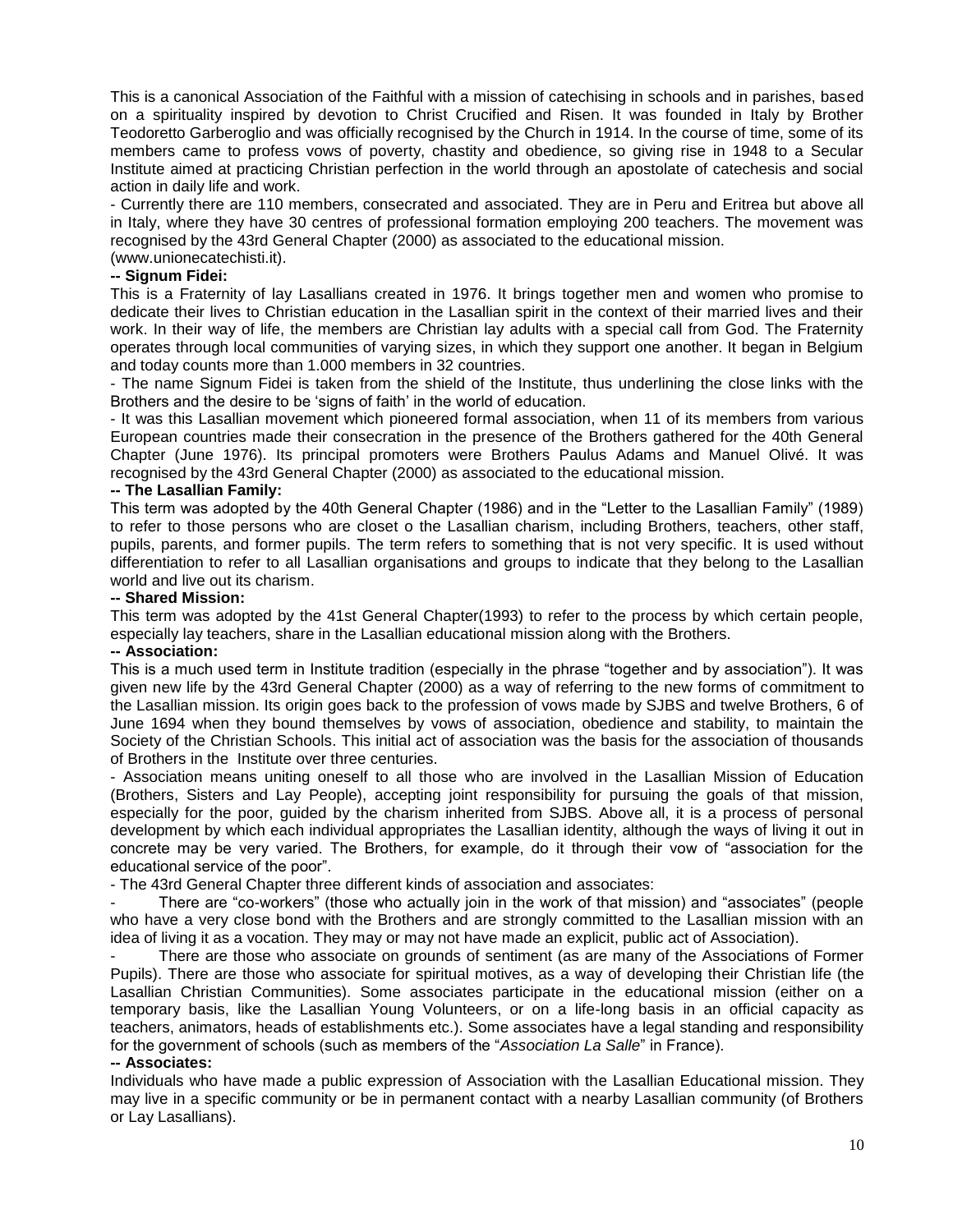#### **-- Affiliated Members:**

This title is conferred by the Institute on those individuals who identify with and show an appreciation of Lasallian spirituality over a long period of time, and who have assisted the Institute in its mission, either through their personal dedication, or in a material/financial way. Affiliated members may use the letters "AFSC" after their names.

#### **-- Benefactors:**

This title is conferred by the Institute on certain individuals in recognition of their services, which may vary greatly in nature.

#### **-- Canonisation:**

A liturgical celebration by which the Holy See declares the sainthood of servants of God who have already been beatified. They are thereby added to the liturgical calendar of saints.

- Up to the present, those canonised include SJBS (in 1900), Brother Benilde (1967), Brother Miguel Febres (1984), Brother Muciano María (1989,) the eight Spanish Brothers of the Community of Turón (Brother Cirilo Bertrán and companions) martyred together with Brother Jaime Hilario (1999).

#### **-- Beatification:**

A liturgical celebration by which the Holy See declares 'Blessed' a servant of God, whose virtues have been recognised and who may subsequently be honoured in liturgical cult. In the case of martyrs, there is no need establish proven miracles. Official recognition of martyrdom is sufficient.

- Up to the present, those beatified include Brothers. Arnolde (1987), Scubillion (1989), Rafael Rafiringa (2009), various groups of martyrs of the French Revolution (Brother Solomon in 1926 and the three martyrs of the prison ships in 1995) and various groups of martyrs of the Spanish Civil War (seven Brothers of Almería in 1993; five Brothers of Valencia in 2001; 58 Brothers of different dioceses in 2007.

#### **-- Brother Martyrs:**

These are Brothers who have given their lives for their faith. During the course of the Institute's three hundred and more years, there have been some two hundred martyrs. Besides the 165 Brothers martyred in the French Revolution and the Spanish Civil War, two others were killed in Mexico in 1914, three in Poland (between 1939 and 1943), 16 in the Philippines during World War II (1945), two in Vietnam in 1968 and two others in Latin America (Guatemala and Colombia in 1982 and 1991).

#### **-- Venerable:**

This is the first title accorded by the Church to those who die "in the odour of sanctity". It usually leads to beatification and ultimately to canonization.

- up to now, a number of Brothers have been declared venerable as part of the process of their: Brothers Alpert Motsch (d. 1898), Exuperien Mas (d.1905), Gregorio Bühl (d. 1973), Teodoretto Garberoglio (d. 1954), Théofanes Léon Châtillon (d. 1929), and Andrés Hibernón (d. 1969).

Other Brothers whose causes of beatification have been initiated are Brothers Jean Fromental Cayroche (d. 1978), Adolfo Lanzuela (d. 1976), Victorino Arnaud (d. 1966) and James Miller (d. 1982).

#### **-- Servant of God:**

In the Church this term is used to refer to anyone who died with a reputation for holiness and whose cause of beatification has been initiated

#### **-- "Signum Fidei":**

This is te Latin motto on the shield of the Institute, inscribed around a star with five points. It means "The Sign of Faith". It refers to the spirit of the Institute, the faith which inspires all its actions and sustains its apostolic zeal.

#### **-- Shield of the Institute:**

It consists in a five-pointed star with the legend "Signum fidei". The star simbolises the apostolic ideals of the the Brother and also the field of his apostolate, which is the earth and its five continents. It was formally adopted by the General Chapter of 1751. Before that date, an image of St Joseph and the Child Jesus with a *fleur de lys* was used as the seal.

#### **-- "Indivisa Manent":**

The motto of the Founders' coat of family arms. It is frequently used in the emblems of organizations of former pupils. It means literally "things that are undivided endure". It is often interpreted, mistakenly, as referring to people (*indivisi*), to indicate the world-wide unity of Lasallians.

#### **-- The Shield of the Association of Former Pupils:**

It contains three broken chevrons, as contained in the family arms of De La Salle. apparently, the emblems are related to a coat of arms of families from the region of Urgel, in Spain, which contain the same motto and, for the most part, the same number of chevrons. Tradition has it that one of the ancestors of SJBS, a knight called Johan Salla, accompanied King Alfonso II the Chaste, and died after his legs were crushed by a boulder. The chevrons represent the fractured limbs. It contains the motto "Indivisa manent" and the five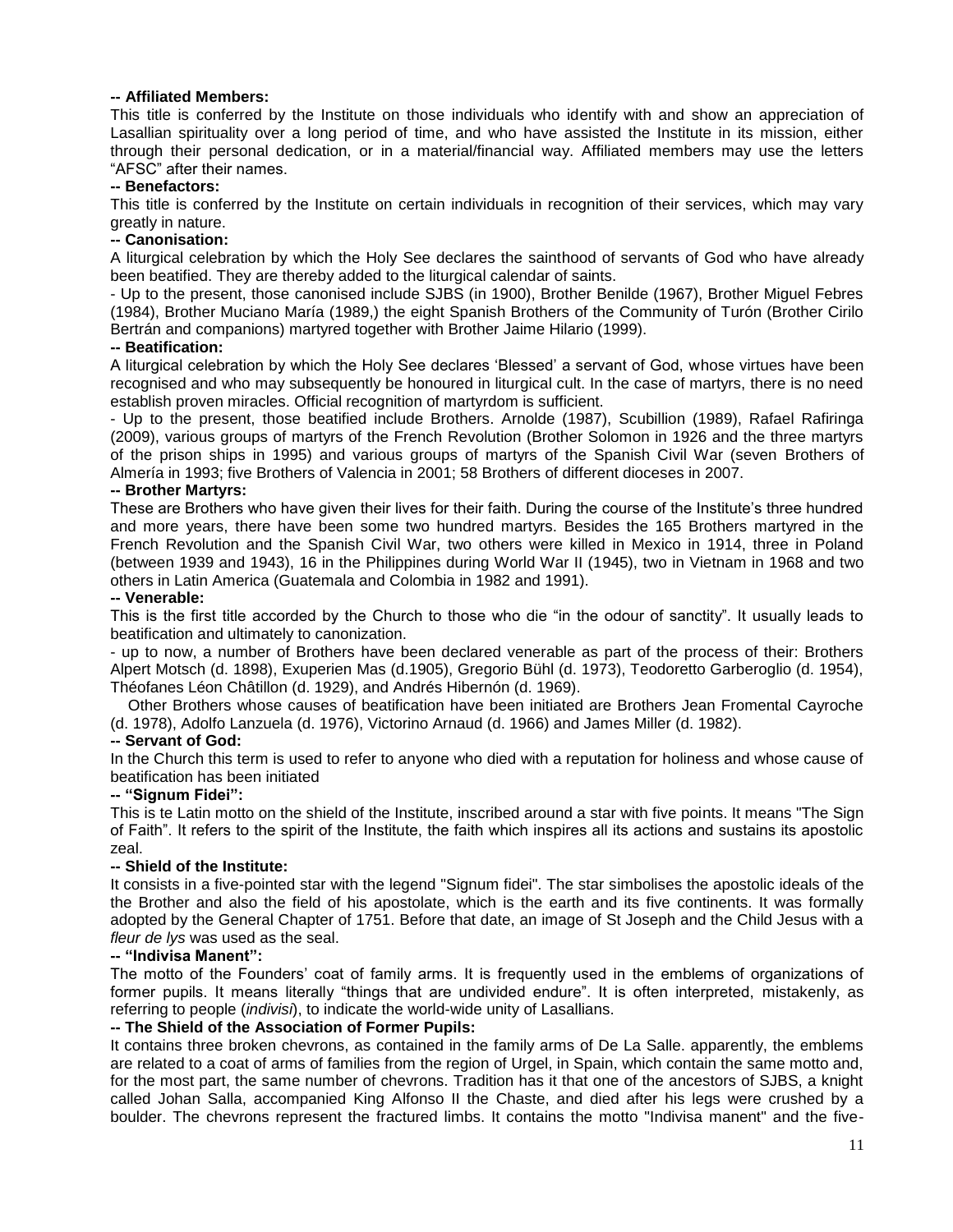pointed star symbolising apostolic zeal and faith.

#### **-- Chevrons:**

Strong pieces of timber used as beams in a building. In heraldry, they are symbols of nobility that were highly prized in a coat of arms. They were awarded to knights who had attained a rank of distinction, as did the Founder's ancestor, Johan Salla.

#### **-- Former Pupils:**

This includes anyone having studied in a Lasallian establishment. Since the end of the XIX century, a move to form associations has developed in various European countries, encouraged by the Brothers, and many associations of former pupils emerged, including Christian trade unions.

#### **-- World Confederation of Lasallian Former Pupils:**

This Organisation was created in 1958 to join together the various associations and federations of former pupils that existed in various parts of the world. Its statutes were approved in 1960. Congresses or World Assemblies have taken place in: Barcelona (1964), Canada (1967), Buenos Aires (1972), Malta (1976), Paris (1980) and México (1984). As a result of the guidelines of the 41st General Chapter (1986) the Confederation redefined its objectives and was replaced in 1990 by the organisation of UMAEL.

#### **-- U.M.A.E.L.:**

This is the abbreviation for the *"Union Mondiale des Anciens Elèves Lasalliens"* (World Union of Lasallian Former Pupils). It was set up in December 1994, replacing the previous Confederation. It has organised Congresses in Jerez de la Frontera (1994), Rome (1999), Mexico (2003), Panama (2007) and Manilla (2011). The current President is Dr Henry Atayde, of the Philippines (www.umael-lasalle.org).

#### **-- O.M.A.E.C.:**

This stands for *"Organización Mundial de Antiguos Alumnos de la Educación Católica",* (World Organisation of Former Students of Catholic Education) to which UMAEL belongs. It is an international association and a non-profit organisation created in 1967. It Brings together the various associations and organisations of former pupils of Catholic education.

[\(www.omaec.info\)](http://www.omaec.info/).

# **6.- Formation Structures**

#### **-- Initial Formation:**

This is the basic period of formation for anyone wishing to enter the Institute. During this time, they study and absorb the charisma of the Founder so as to be able to live according to the vocation to which the Lord is calling them. It is usual to divide this period into separate stages adapted to suit the age of the candidate. It currently includes a Postulancy, a Novitiate and a period of temporary vows. This last period is again divided into three phases: the years immediately after the Novitiate (usually called "the Scholasticate"), the first years in Community and the preparation for perpetual profession. Some Districts still include a pre-novitiate stage called the Aspirancy or Minor Novitiate.

#### **-- Postulancy:**

According to the Rule, this is a period of initial formation with its own structures. It precedes and prepares for the Novitiate. It provides the candidate (or postulant) with the means of advancing in personal development by enriching his faith and discerning the authenticity of his vocation as a Brother, so that he can come to a mature decision about entering the Novitiate. At the same time, he has an experience of the community and apostolic life in the Institute. In some Districts it is called the pre-Novitiate

#### **-- Novitiate:**

According to the Rule, this is the period of initial formation which constitutes the "privileged experience" of initiation into the religious life of a Brother. During this period, the animators help the novices to *"acquire gradually the basic spiritual attitude of a disciple of SJBS, the dedication of oneself to God, following Christ, in a community service of evangelisation and education open to all but giving preference to the most disadvantaged".* The novitiate ends with the pronouncing of first vows.

#### **-- Scholasticate:**

This is the stage of formation which immediately follows the novitiate. During this time, the Brother completes his professional formation through the higher studies necessary for his work in education, without neglecting further theological and Lasallian studies. The student Brother sometimes participates in apostolic engagements which will prepare him for later work.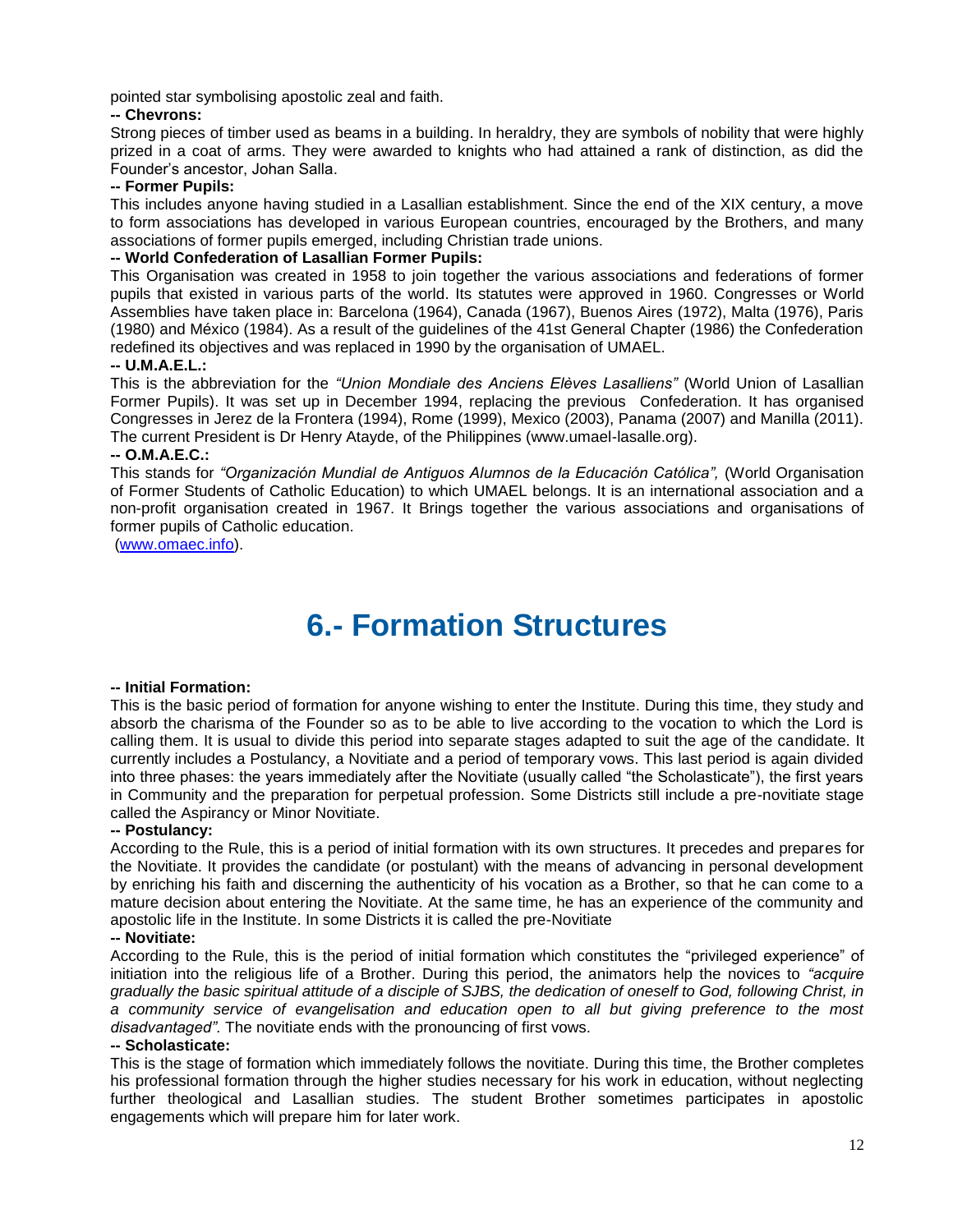#### -- **Formator:**

The person responsible for the organising and developing the formation for those being initiated into the religious life. Formators belong to the Communities which animate formation: Postulancy, Novitiate, Scholasticate.

#### **-- Taking of the Habit:**

A ceremony (in those regions where the habit is worn) whereby the Brother begins the Novitiate and marks his entry into the religious life. During a Eucharistic celebration, the habit is given to the postulant who is accompanied by a more experienced Brother acting as his sponsor. Before the Second Vatican Council, it was customary to give the new novice a 'religious' name as a sign of his break with his former life. In those places where the habit is no longer used, the start of the novitiate is marked by a Ceremony of Initiation into the religious life.

#### **-- Chapter of Vows:**

This refers to the meeting which considers a Brother's request to be admitted to vows. It normally includes those members of the District Council who have made perpetual vows. Sometimes the term is incorrectly applied to a meeting of the Brothers in the candidate's Community who prepare an evaluation report to be presented to the Chapter of Vows.

#### **-- First Professiom:**

A religious ceremony at the end of the Novitiate, in which a Brother pronounces his first vows of religion. In the Institute, the person who receives the vows is the Brother Superior General or his representative. In the District, it is the Brother Visitor or his representative.

#### -- **Consecration:**

This is the interiorl attitude of adherence to and total commitment to God and to a radical following of Jesus Christ. In the context of Lasallian association, consecration is a fundamental aspect of association, which is thereby linked to its source, namely God. In this view, consecration is understood as a commitment. The word 'consecration' may also be used to refer to the act by which an individual signifies his belonging to a religious Institute through the canonical vows of poverty, chastity and obedience.

#### **-- Vows:**

Promises which the Brothers make as a sign of their religious consecration. At the time of the Founder, the Brothers made only the vows of association, stability in the Institute and obedience. In 1726, at the time of the approval of the Institute by the Holy See, the traditional religious vows of poverty, chastity and obedience were introduced. In the formula of vows in the Rule of 1987, the vows made by the Brothers are chastity, poverty, obedience, association for the educational service of the poor and stability in the Institute.

In 2008, at the request of the 44th General Chapter, the Holy See authorised a change in the wording of the formula of vows, allowing the vow of association to be placed first so as to make it the key to understanding the nature of 'being a Brother' in line with the tradition of the Institute.

There is a tradition in the Institute that the Brothers renew their vows on the Feast of the Holy Trinity, in a symbolic recollection of the fact that, on that day in 1686, SJBS and twelve Brothers pronounced their vow of obedience for the first time, and on the same day in 1694 they first pronounced perpetual vows of obedience, association and stability.

#### **-- Temporary Vows:**

These are vows made by the Brothers for a specific period of time. They may for one, two or three years, but normally they are annual vows.

#### **-- Perpetual Vows:**

These are vows made by the Brothers for their whole life. In other religious Institutes, they are also referred to as 'solemn vows'.

#### **-- Perpetual Profession:**

The act of pronouncing perpetual vows by which a Brother consecrates himself for life to God in the context of the Institute. To be allowed to take this step, a Brother must be at least 25 years old, with at least five years in temporary vows, and having lived three years in a community involved in some apostolic commitment. Normally there is a period of preparation lasting one year prior to perpetual profession.

#### **-- Leave of Absence:**

This is the permission that may be granted to a Brother, allowing him to live outside of community for a specified period up to one year. During this time he retains all his rights as a Brother.

#### **-- Exclaustration:**

This situation occurs when a Brother is allowed to live outside of the communities of the Institute and to undertake work outside the establishments of the Institute. He nevertheless continues to be a member of the Institute and retains all his rights as a Brother. The maximum period allowed for exclaustration is three years. **-- Jubilarians:**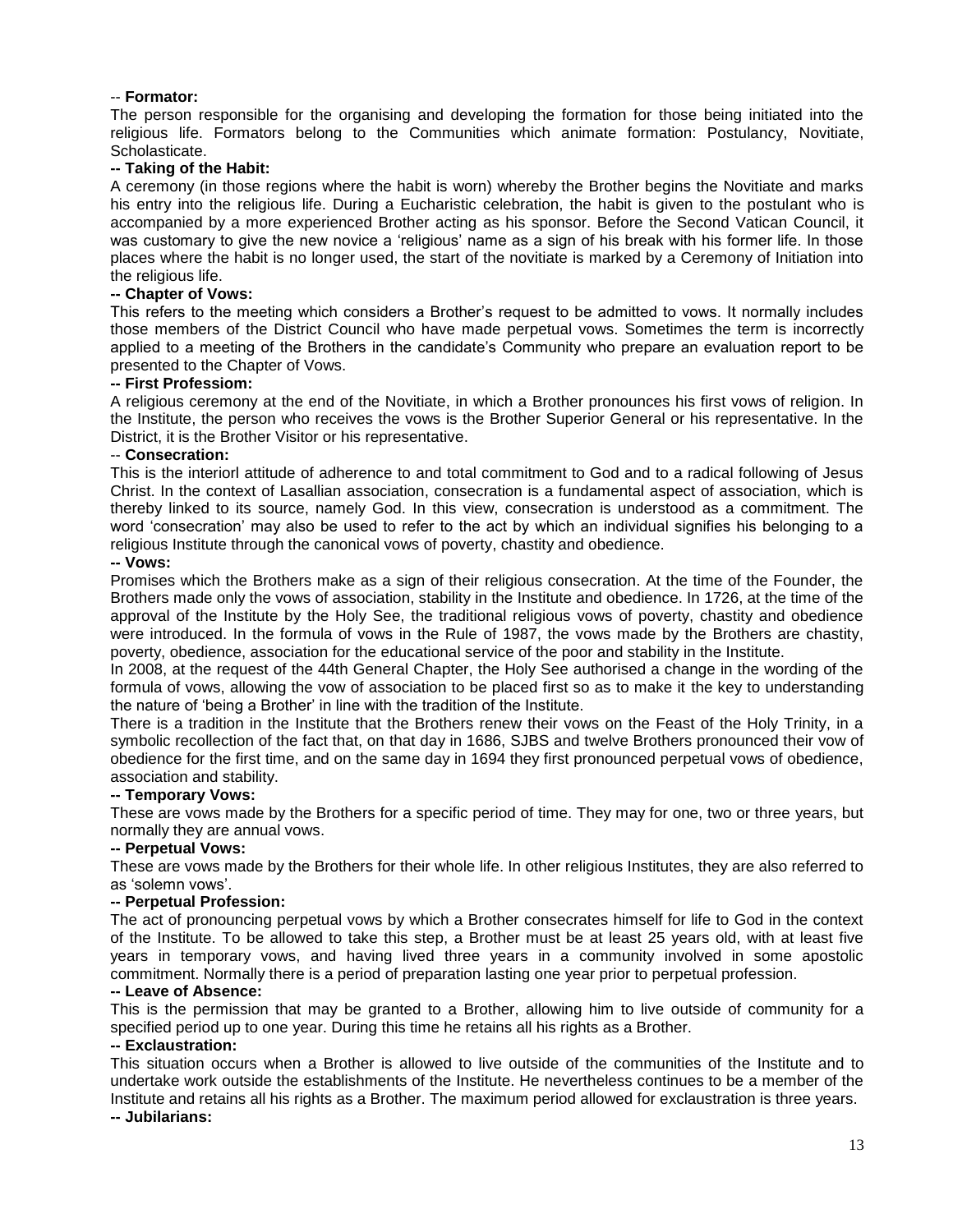These are Brothers who celebrate the jubilee anniversaries (silver gold or diamond) of their taking of the habit or making perpetual profession. It is normally celebrated at a special day in the District or Sector. **-- C.I.L.:**

The abbreviation for "Centre International Lasallien" (International Lasallian Centre). It is based in Rome in the Generalate.. It is one of the structures for Lasallian formation. It replaced the 'Second Novitiate' and was originally intended for Brothers, but it is now open to lay Lasallians from all over the world. Its duration may vary according to the aims of a given session.

It is a service provided by the Centre of the Institute, designed to promote a living unity and revitalisation of the Institute in a diversity of cultures. Consequently, it is directed towards the spiritual renewal of the participants and "the preparation of those who will assume positions of responsibility in the Institute". (R 101i) **-- S.I.E.L.:**

The abbreviation for "Session Internationale d'Études Lasalliennes" (International Session for Lasallian Studies). This is a specifically Lasallian formation structure of extended duration which takes place in the Casa Generalizia. So far sessions have taken place in 1988-89, 1990-91, 1998-99, 2000, 2009-10 y 2012-13. The last four of these were also open to lay Lasallians.

#### **-- Jesus Magister:**

The Pontifical Institute Jesus Magister was an institute of higher studies in theology which operated in Rome from 1957 to 1971 providing studies in theology and catechesis to an international group of lay religious. It was formally affiliated to the Theology Faculty of the Lateran University in 1960.

#### **-- Lasallianum:**

This was the name given to the Community of student Brothers in the Casa Generalizia, begun in 1949, parallel to similar groups in other religious Institutes (Gregorianum, Angelicum, Salesianum...).

It was also the name given to a publication which was a collection of studies on the Founder written by those student Brothers.

#### **-- AIUL / IALU:**

"International Association of Lasallian Universities". Created in 1998, it acts as a link between all the Lasallian establishments of higher education, fostering joint activities, facilitating exchange of information and organising meetings and joint seminars. (www.lasalle-ialu.org).

Currently there are some 70 Lasallian university establishments worldwide: 7 in the USA, 35 in Latin America, 2 in Africa, 14 in Asia and 8 in Europe.

#### **-- Educational Centres other than Schools:**

They are also called "socio-educational centres". They include all those projects outside the formal educational system in which Brothers and Lay Lasallians are active. They are an expression of the desire to uphold the Lasallian tradition of giving priority of attention to those in greatest need and responding to the new kinds of poverty that are emerging in society.

They are a creative but varied group of establishments, and they all have different legal set-ups. Their areas of work are also varied: supervised residences for young people, programmes of Social Security, pre-work centres for young people at risk, literacy programmes for adults, centres for former drug addicts, day centres to support the schools, job programmes for adults etc. In some cases, their trusteeship rests wholely with the Institute, but very often it is shared with other agencies.

There are more than 300 such centres registered with our Secretariat for Solidarity and Development, all of them directed towards the needs of young children at risk.

# **7.- Educational and Pastoral Structures**

#### **-- The Daily Reflection:**

A characteristic Lasallian practice dating from the time of the Founder. At the start of the morning classes, a few minutes are spent giving a short reflection, generally based on daily events, followed by a prayer of thanksgiving.

#### **-- I.C.Y.L.:**

Abbreviation for the International Council of Young Lasallians. It was set up in 2003 in response to a suggestion made by the Young Lasallians who attended the World Youth Days in Quebec. It aims to animate and support the commitment made by Young Lasallians throughout the world in various kinds of youth movements. It was initially composed of 11 young people from different Districts, coordinated by the Brother Vicar General. Since 2003, it has organized further international meetings: 2002 in Quebec, 2006 in Rome,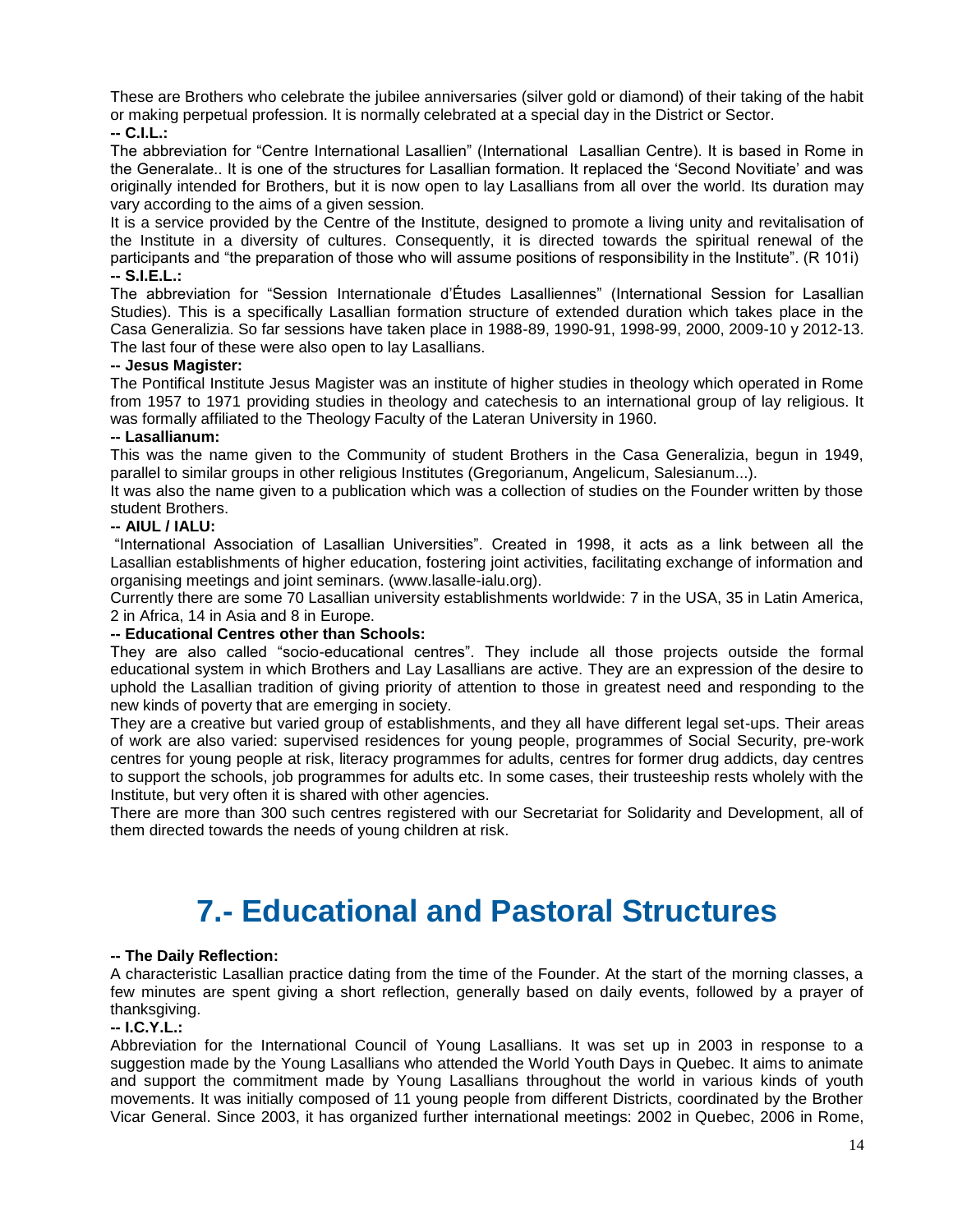#### 2012 in Madrid.

The coordinator is a member of the Institute's Secretariat for the Lasallian Family and Association. One of its most prominent activities is the promotion of the Lasallian International Days of Peace, every October since 2007. It publishes a digital bulletin for Young Lasallians under the title of "Lumen".

#### **-- NGO:**

Non-Governmental Organisations for development. Any group of altruistic people, local, national or international, who freely come together with non-profit intentions under the direction of persons with likeminded interests. NGO's carry out a variety of humanitarian services. They make known to governments the concerns of ordinary citizens; they monitor policies and promote political support for local communities. Some are organized according to specific topics such as human rights or the environment or health.

The Lasallian NGO's include: ÉDDÉ (Éducation et Développement) in France, PRODESSA (Proyecto de Desarrollo Santiago) in Guatemala, SECOLA (Servicio de Cooperación Educativa Latinoamericana) in Latin America and PROYDE in Spain.

#### **-- SECOLI:**

Abbreviation for "**SE**rvicio de **CO**operación **L**asaliana **I**nternacional" (Lasallian Service of International Cooperation). Set up in 1966, its brief is to coordinate the missionary tasks of the Institute, especially by channeling aid in finance or personnel for the benefit of Third World countries. Its office is in the Casa Generalizia [\(www.lasalle.org/secoli\)](http://www.lasalle.org/secoli). Since the 44th General Chapter, it is linked with Development and is under the direction of the Secretariat for Solidarity and Development.

#### **-- De La Salle International Solidarity - ONLUS:**

Founded in November 2010, it has its official office in Rome.

The initial constituent bodies were the following: the Centre of the Institute, RELAL, RELAF, PARC, French Canada, Italy, EDDE (France), ARLEP and the La Salle International Foundation (USA). These were joined in 2012 by the Lasallian Foundation Australia and PROYDE. The President of the Foundation is the Superior General, Brother Álvaro Rodríguez Echeverría.

The goal of the foundation is to serve as the link mechanism for coordinating the various efforts in solidarity and development promoted by Lasallians in different parts of the world and to encourage the exchange of experiences and information in the framework of a single promotional image of the world-wide Lasallian Shared Mission.

Its aims and activities follow the lines of action proposed by the Secretariat for Solidarity and Development, summarized under the two following headings.

• Working together for the development of the needy populations of the world, protecting their civil rights through the promotion of education, human wellbeing, justice and peace;

• Promoting volunteer movements to develop awareness in people of both the developed and the developing countries, promoting a civic conscience that will ensure international solidarity for the development of peoples.

#### -- **Lasallian Volunteers:**

In some Districts there exist programmes for Lasallian Volunteers, which offer opportunities for responding to a call to serve the poor by making short-term commitments (of one to three years)) in the field of education, during which time the Volunteers cooperate in a Lasallian activity, sharing in its community life and apostolic activity.

#### **-- The Rights of the Child:**

In order to underline the importance of the Declaration on the Rights of the Child (approved by the UN in 1989), the 43rd General Chapter (2000) decided that the year 2002 would be the "Year of the Rights of the Child" within the Lasallian world, given that our establishments have many opportunities for promoting awareness of these rights, for defending them and for putting them into practice. The initiative for this step came from the former Superior General, Brother John Johnston, who had seen the complexity of this problem in many countries and had frequently drawn attention to it in his writings.

#### **-- La Salle International Foundation:**

This Foundation was set up in 2009 with initial donations received from the "Brother John Johnston Fund for Childhood". The head office is in Washington DC. Its purpose is the promotion of inter-dependency in the Lasallian world through the development of projects world-wide (Haiti, Burkina Faso etc.), with the financial collaboration of various individuals, businesses, organizations and foundations of all kinds (www.lasalleinternational.org).

#### **-- ASSEDIL:**

The abbreviation for "Association Européenne des Directeurs des Institutions Lasalliennes" (European Association for Lasallian Headteachers), linking all the Lasallian schools of Europe. It aims to promote unity among them and to foster united action in various educational matters. It began in 1990 in Ostia Italy, and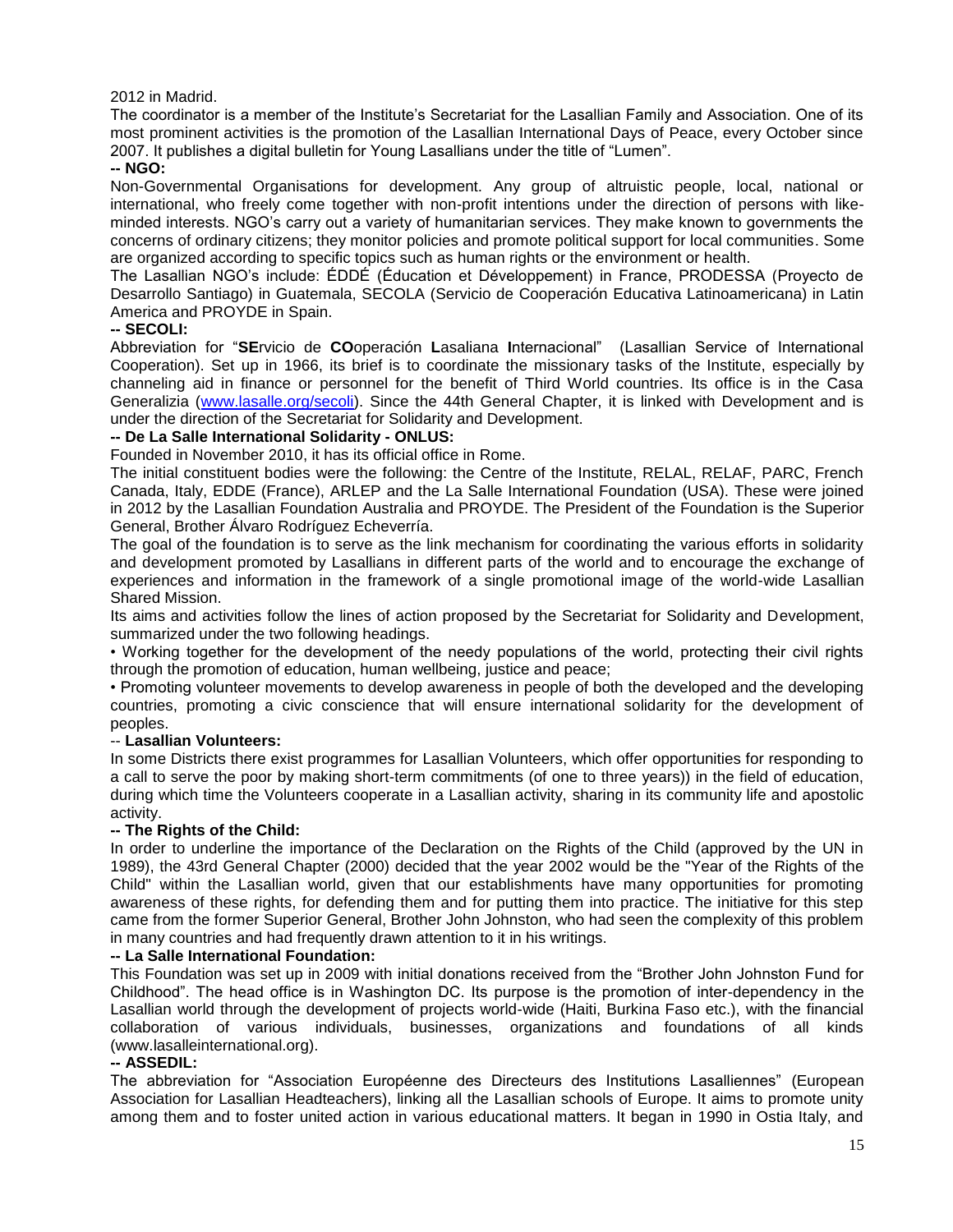holds annual Congresses in different European cities: Strasbourg (1994), Paris (1996), Vienna (1997), Valencia (1998), Malta (1999), Rome (2000), Dublin (2001), Tarragona (2002), Ipswich (2003), Beauvais (2004), Budapest (2005), Malta (2006), Padua (2007), Palma de Mallorca (2008), Ipswich (2009), Alexandría (2010), Rheims (2011) Vienna (2012) (www.assedil.eu; www.assedil.at).

#### **-- Associations "La Salle"**

This is a generic term for various Lasallian groupings. In Spain it usually refers to associations of former students; in Great Britain it refers to an informal association of schools; in France it is an official organ of the Institute with legal existence holding the 'tutelle' of Lasallian establishments, which no longer have Brothers' Communities in them.

# **8. - Publications and undertakings**

#### **-- "Lasallian Studies"**

Name of an bureau created within the Generalate in 1956 under the responsibility of Bro Maurice Auguste with the aim of producing the "Monumenta Lasalliana" and a critical biography of the Holy Founder (cf. CL 5, p. 144). In Circular 456 of the year 2007 Brother Superior and his Council enlarged the ambit of responsibility of this bureau calling it the Service of Lasallian Research and Resources and stressing its responsibility for understanding and spreading knowledge of Lasallian identity and of serving the mission of Brothers and Lay Lasallians (Circ. 456, p. 30). Previously Lasallian Studies and now the Service of Lasallian Research and Resources are the bureaus that coordinate the production of the following Lasallian Collections: Lasallian Journals (Cahiers lasalliens), Lasallian Studies, Lasallian Themes and Lasallian Essays. In addition it has for the last two years published the Digital Journal of Lasallian Research.

#### **--"Cahiers lasalliens"**

"Lasallian journals" - non-periodic collection of over 65 books written by Brothers from around the world. They began publication in 1956 with the aim of making known the complete works of SJBDLS, and various studies on his life, spirituality and charism. At present they continue to be published in French with translations into the other official languages of the Institute, with work being coordinated by the Lasallian Studies team of the Generalate.

#### **--"Vocabulaire lasallien"**

"Lasallian vocabulary" – collection of nine volumes written in French with reference to all words utilised in the writings of SJBDLS and where they are to be found. They were published for the Region of France in 1984.

#### **--"Lasallian Themes"**

Collection of three volumes of themes concerning SJBDLS and his spirituality. They were published by the Lasallian Studies commission of the Generalate in 1992 and consist of 99 articles published in three tomes. They were produced by Brothers from around the world.

#### **--"Lasallian Essays"**

Collection of publications by various authors of brief Lasallian studies whose critical apparatus is not as extensive as that of other collections. Publication began in 2002 and up till now 4 volumes have appeared.

#### **--"Lasallian Information"**

Bimonthly publication that appeared on the occasion of the Tercentenary of the birth of SJBDLS in 1950. There were 12 numbers published up till 1951 with the aim of making known the work and spirituality of the Holy Founder and the various events of the tercentenary throughout the world. Its creator was Bro Claudio Gabriel.

#### **--"Rivista Lasalliana"**

Quarterly Italian pedagogical review published in Turin from 1934 and in Rome since 2006. It centres on studies about the figure of SJBDLS and his time, on interpretation of his educational insights and his influence on modern pedagogy [\(www.lasalliana.com\)](http://www.lasalliana.com/).

#### **--The "Sinite" collection**

Collection of studies of SJBDLS in Spanish begun in the latter years of the 50s with the purpose of deepening and making known various aspects of the life, spirituality and charism of the Founder. Its contributors were various professors and students of the "San Pio X" Institute. Up till the present 16 books have been published of which the majority are doctoral theses, the first of these - the work of Bro Saturnino Gallego - being published in 1958 and the last entitled *"El laico en la obra de San Juan Bautista de La Salle y la Misión Compartida",* (The Layperson in the work of Saint John Baptist de La Salle and Shared Mission) by Bro. Abelardo Arriba.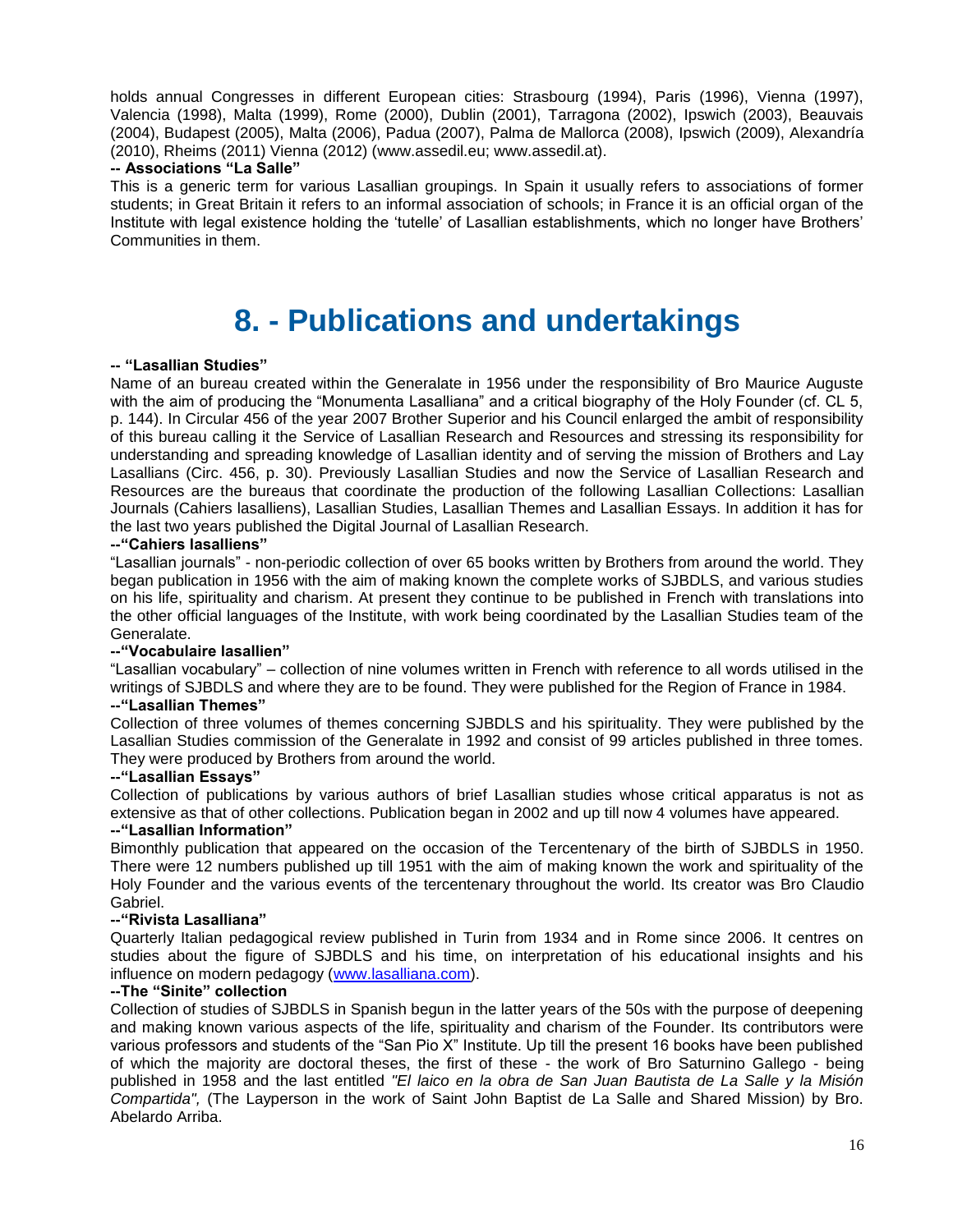#### **--The "CELAS" collection**

Collection of Lasallian books published originally by the CVS (Centro Vocacional La Salle) afterwards by SPX (Instituto San Pio X) and currently by "La Salle" publications. They cover formational, educational and spiritual topics and also programmes. Up till now 26 books have been published.

#### **--MEL bulletins**

Collection of small-format monographs published since 2001 by the MEL Secretariat based in Rome which attempt to deepen various topics connected with the Lasallian Educational Mission and to present its great variety and vitality throughout the world. Up till the present 44 booklets have been published.

#### **--"The Bulletin"**

Publication of the FSC Institute. It has gone through various forms over time. It began to be published in 1907 under the name of *"Bulletin des Ecoles Chrétiennes",* until 1939. It was published quarterly in French from the Generalate (at first in Lembecq and then in Rome). From 1947 to 1957 it was called *"Bulletin de l'Institut des Frères des Ecoles Chrétiennes"* and had the same periodicity. From 1957 it was called *"Bulletin des Frères des Ecoles Chrétiennes"* and was published in Rome (at first every three months, then every six months and at present once a year).Since 1970 it is published in three different languages. Currently it has reached number 253.

#### **--"Intercom"**

Newssheet of the FSC Institute (currently bearing the sub-title "Magazine of the Lasallian Family"). It was born in 1977 in four language editions (Spanish, English, French and Italian) and comes out four times a year. Currently it has reached number 138.

#### **--"Lasalliana"**

"Lasallian pages" Educational publication of the FSC Institute published from 1983 to 2000. These were various pages of Lasallian formation developed over five major themes and with independent but cumulative numbering: (a) Saint John Baptist de La Salle: history, spirituality and writings; b) the Institute of the Brothers today; c) Reflection on educational practice; d) Collaboration between Laypersons and the Institute; and e) Reports, activities and celebrations.

#### **--"Digital Journal of Lasallian Research"**

(or DJLR) Online semester publication of the FSC Institute whose purpose is the spreading of research articles, essays, documents, reviews of books and events by Lasallians and in general by all those engaged in human and Christian education of children, youth and adults around the world. It began publication in 2010 and up till now has published 4 numbers (http://revista\_roma.delasalle.edu.mx).

#### **--Pastoral letter:**

Document written by Brother Superior General to the Brothers in which he shares his thinking and outlooks, his hopes and desires with respect to the Institute. It is traditional that he writes this letter for Christmas so as to recall events of particular relevance that have occurred during the year that is ending and to consider in some depth a certain topic deemed important. It is a way that Bro. Superior has of keeping close to the Brothers.

#### **--Circular:**

Administrative document published by a canonical Superior. In the FSC Institute each Bro. Visitor publishes circulars in his District while Bro. Superior General and his Council publish such for the whole Institute. They serve to make important events known, indicate the situation of the Institute with regard to important topics or present short biographies of deceased Superiors.

The Institute circulars have been published since the time of SJBDLS in four series: from the beginning until 1805 (some 100) presented without numbering; from 1805 to 1822 when a further 100 were published; from 1822 to 1875, around 400; and from 1875 to the present under the name "Instructive and Administrative Circulars". The last published is Nº 463 in December 2011.

#### **--"Memento":**

Booklet appearing annually (since 1969) with street addresses, telephone numbers and email addresses for all Communities and Lasallian centres around the world. Data about other Lasallian institutions are included. **--Directories:**

After the approval of the new Rule by the Holy See in 1987 the FSC Institute published a series of directories and guides which aim at gathering together practices of daily usage in: various administrative areas (Administrative Directory, 1989) formation (Formation Guide, 1991) community (Guide for the Brother Director, 1996) and finance (Guidelines for Financial Administration, 1998).

#### **--Necrological Notices:**

Brief published biographies of deceased Brothers. Their origin reaches back to 1822 when there began to be published in French the "Rélations mortuaires", for all the deceased Brothers of the Institute. From 1873 to 1963 they were entitled "Notices nécrologiques" and from 1964 to 1968 "In memoriam".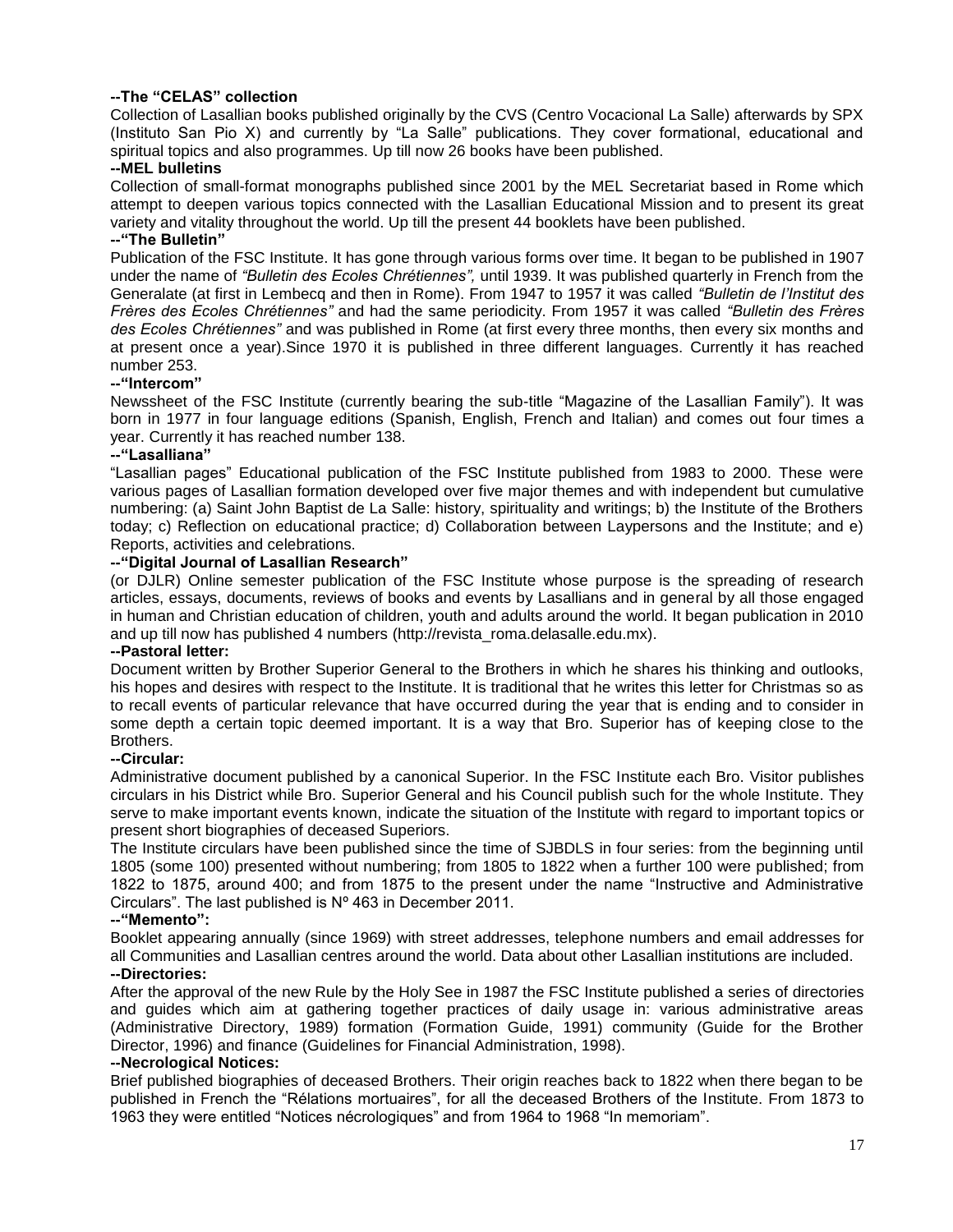#### **--"***Señor de La Salle"***:**

Film made in 1964 on the life of SJBDLS directed by Luis César Amadori with the actor Mel Ferrer in the leading role. Subsidised by the Spanish Districts and premiered during the 3<sup>rd</sup> Congress of Lasallian alumni of Barcelona.

# **9. Other**

#### **--Canon Law:**

Collection of official norms (or canons) for the government of the Church gathered together in the "Code of Canon Law". It was published for the first time in 1917 and was updated in 1983. It contains 1752 canons, some of which have reference to Religious Congregations and as such to the FSC Institute.

#### **--U.S.G.:**

Acronym of the Union of Superiors General. This association with its seat in Rome gathers together the Superiors General of all the male Religious congregations. It has important influence in the offices of the Vatican for matters concerning consecrated life. From 2003 to 2006 its president was Bro. Álvaro Rodríguez, Superior General of the FSC Institute.

#### **--Synod:**

Episcopal assembly convoked by the Pope to deal in collegial manner with various topics of the life of the Church. At times Religious and Laypeople have been invited so as to enrich the development of topics by their contributions. Recent Brothers Superior General have taken part making contributions as Auditors in some of these: Bro Charles Henry in 1974 (in the synod on evangelisation in the modern world) Bro José Pablo Basterrechea, in 1977 (synod on catechesis), Bro. John Johnston, in 1990 (synod on priestly ministry), 1994 (synod on the consecrated life) and 1997 (synod on the American continent), and Bro. Álvaro Rodríguez, in 2001 (synod on the ministry of the bishop in the Church) and 2005 (synod on the Eucharist). Auditors are appointed by the Pope in view of their competence and their responsibilities. They have the right to assist at plenary sessions and at the various group meetings

[\(www.vatican.va/roman\\_curia/synod/index\\_sp.htm\)](http://www.vatican.va/roman_curia/synod/index_sp.htm).

#### **--BICE:**

French acronym for the "International Catholic Office for Children" (Bureau International Catholique de l'Enfance), This was created in 1948 to defend the rights of children, with special attention being paid to children exploited for their labour and for sex, to street children and victims of war. It is an international NGO present in more than 30 countries and formally recognised by UNICEF, the European Council and UNESCO. The FSC Institute has belonged to it since its formation [\(www.bice.org\)](http://www.bice.org/).